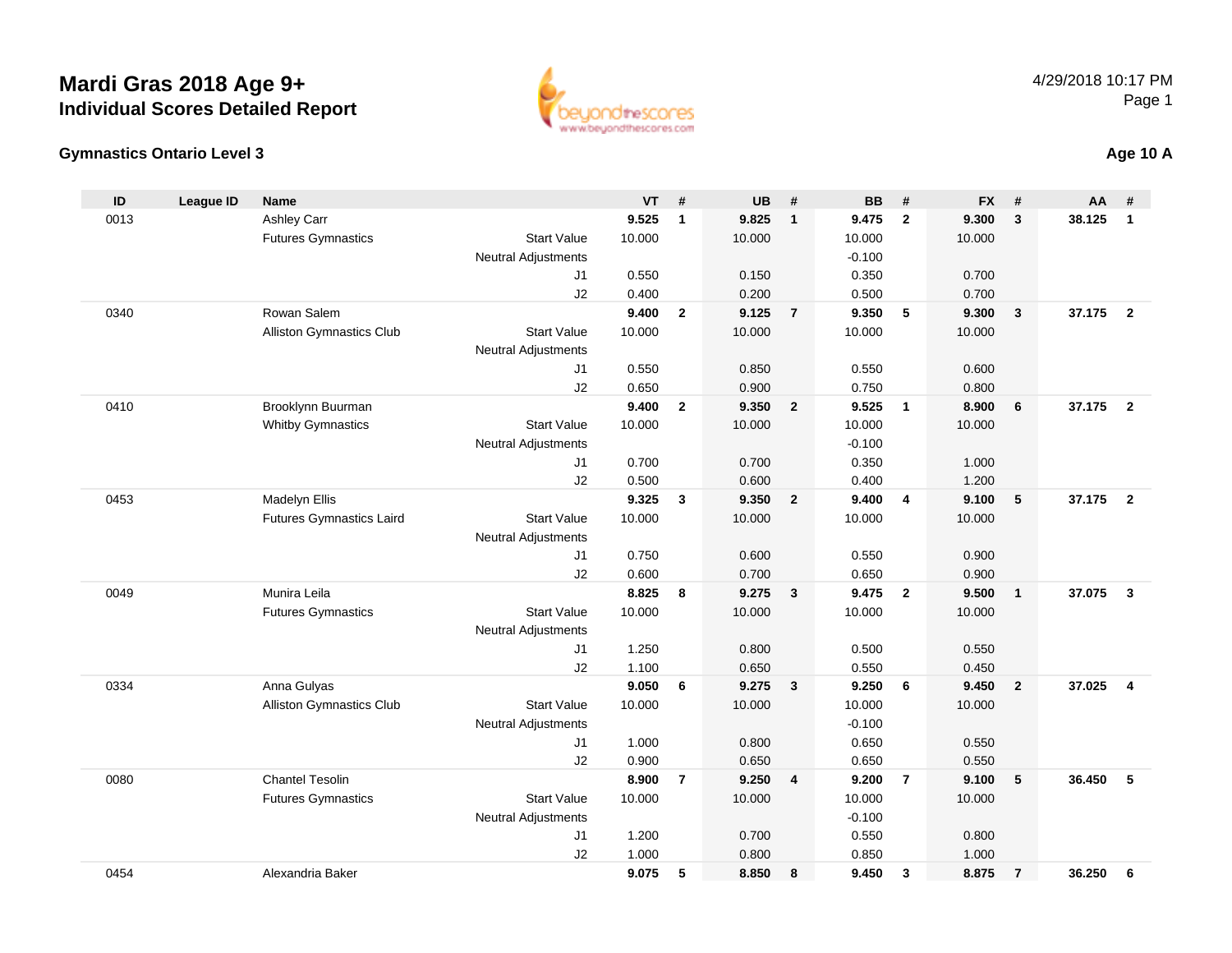

|      | <b>Futures Gymnastics Laird</b> | <b>Start Value</b><br>Neutral Adjustments | 10.000 |    | 10.000   |    | 10.000   |    | 10.000 |                |        |                |
|------|---------------------------------|-------------------------------------------|--------|----|----------|----|----------|----|--------|----------------|--------|----------------|
|      |                                 | J1                                        | 0.950  |    | 1.200    |    | 0.500    |    | 1.000  |                |        |                |
|      |                                 | J2                                        | 0.900  |    | 1.100    |    | 0.600    |    | 1.250  |                |        |                |
| 0478 | Angelina Kostova                |                                           | 9.050  | 6  | 8.500    | 10 | 8.650 11 |    | 8.900  | 6              | 35.100 | $\overline{7}$ |
|      | Gymnastics Mississauga          | <b>Start Value</b>                        | 10.000 |    | 10.000   |    | 10.000   |    | 10.000 |                |        |                |
|      |                                 | <b>Neutral Adjustments</b>                |        |    |          |    |          |    |        |                |        |                |
|      |                                 | J1                                        | 0.900  |    | 1.650    |    | 1.400    |    | 1.100  |                |        |                |
|      |                                 | J2                                        | 1.000  |    | 1.350    |    | 1.300    |    | 1.100  |                |        |                |
| 0131 | <b>Tahlia Filice</b>            |                                           | 8.550  | 10 | 8.825    | 9  | 8.850    | 8  | 8.650  | 9              | 34.875 | 8              |
|      | Manjak's Gymnastics             | <b>Start Value</b>                        | 10.000 |    | 10.000   |    | 10.000   |    | 10.000 |                |        |                |
|      |                                 | <b>Neutral Adjustments</b>                |        |    |          |    |          |    |        |                |        |                |
|      |                                 | J1                                        | 1.500  |    | 1.150    |    | 1.000    |    | 1.400  |                |        |                |
|      |                                 | J2                                        | 1.400  |    | 1.200    |    | 1.300    |    | 1.300  |                |        |                |
| 0336 | Mia Bernardino                  |                                           | 9.075  | 5  | 9.150    | 6  | 8.700    | 10 | 7.850  | 11             | 34.775 | 9              |
|      | <b>Alliston Gymnastics Club</b> | <b>Start Value</b>                        | 10.000 |    | 10.000   |    | 10.000   |    | 10.000 |                |        |                |
|      |                                 | <b>Neutral Adjustments</b>                |        |    |          |    | $-0.100$ |    |        |                |        |                |
|      |                                 | J1                                        | 0.850  |    | 0.750    |    | 1.100    |    | 2.000  |                |        |                |
|      |                                 | J2                                        | 1.000  |    | 0.950    |    | 1.300    |    | 2.300  |                |        |                |
| 0326 | Marley Mikhail                  |                                           | 8.375  | 11 | 8.200 11 |    | 8.300    | 13 | 8.200  | 10             | 33.075 | 10             |
|      | Manjak's Gymnastics             | <b>Start Value</b>                        | 10.000 |    | 10.000   |    | 10.000   |    | 10.000 |                |        |                |
|      |                                 | <b>Neutral Adjustments</b>                |        |    |          |    |          |    |        |                |        |                |
|      |                                 | J1                                        | 1.550  |    | 1.750    |    | 1.500    |    | 1.600  |                |        |                |
|      |                                 | J2                                        | 1.700  |    | 1.850    |    | 1.900    |    | 2.000  |                |        |                |
| 0133 | Nicole Villela                  |                                           | 9.125  | 4  | 6.250 13 |    | 8.725    | 9  | 8.700  | 8              | 32.800 | 11             |
|      | Manjak's Gymnastics             | <b>Start Value</b>                        | 10.000 |    | 10.000   |    | 10.000   |    | 10.000 |                |        |                |
|      |                                 | <b>Neutral Adjustments</b>                |        |    |          |    |          |    |        |                |        |                |
|      |                                 | J1                                        | 0.850  |    | 3.800    |    | 1.300    |    | 1.200  |                |        |                |
|      |                                 | J2                                        | 0.900  |    | 3.700    |    | 1.250    |    | 1.400  |                |        |                |
| 0177 | Alyssa Strelet                  |                                           | 5.825  | 12 | 9.175    | 5  | 8.550    | 12 | 9.225  | $\overline{4}$ | 32.775 | 12             |
|      | Discovery Gymnastics Club       | <b>Start Value</b>                        | 10.000 |    | 10.000   |    | 10.000   |    | 10.000 |                |        |                |
|      |                                 | Neutral Adjustments                       |        |    |          |    |          |    |        |                |        |                |
|      |                                 | J1                                        | 4.150  |    | 0.800    |    | 1.300    |    | 0.700  |                |        |                |
|      |                                 | J2                                        | 4.200  |    | 0.850    |    | 1.600    |    | 0.850  |                |        |                |
| 0020 | Amelia Churchill                |                                           | 8.750  | 9  | 8.000    | 12 | 8.125    | 14 | 7.800  | 12             | 32.675 | 13             |
|      | <b>Futures Gymnastics</b>       | <b>Start Value</b>                        | 10.000 |    | 10.000   |    | 10.000   |    | 10.000 |                |        |                |
|      |                                 | Neutral Adjustments                       |        |    |          |    |          |    |        |                |        |                |
|      |                                 | J1                                        | 1.200  |    | 1.950    |    | 1.700    |    | 2.000  |                |        |                |
|      |                                 | J2                                        | 1.300  |    | 2.050    |    | 2.050    |    | 2.400  |                |        |                |
|      |                                 |                                           |        |    |          |    |          |    |        |                |        |                |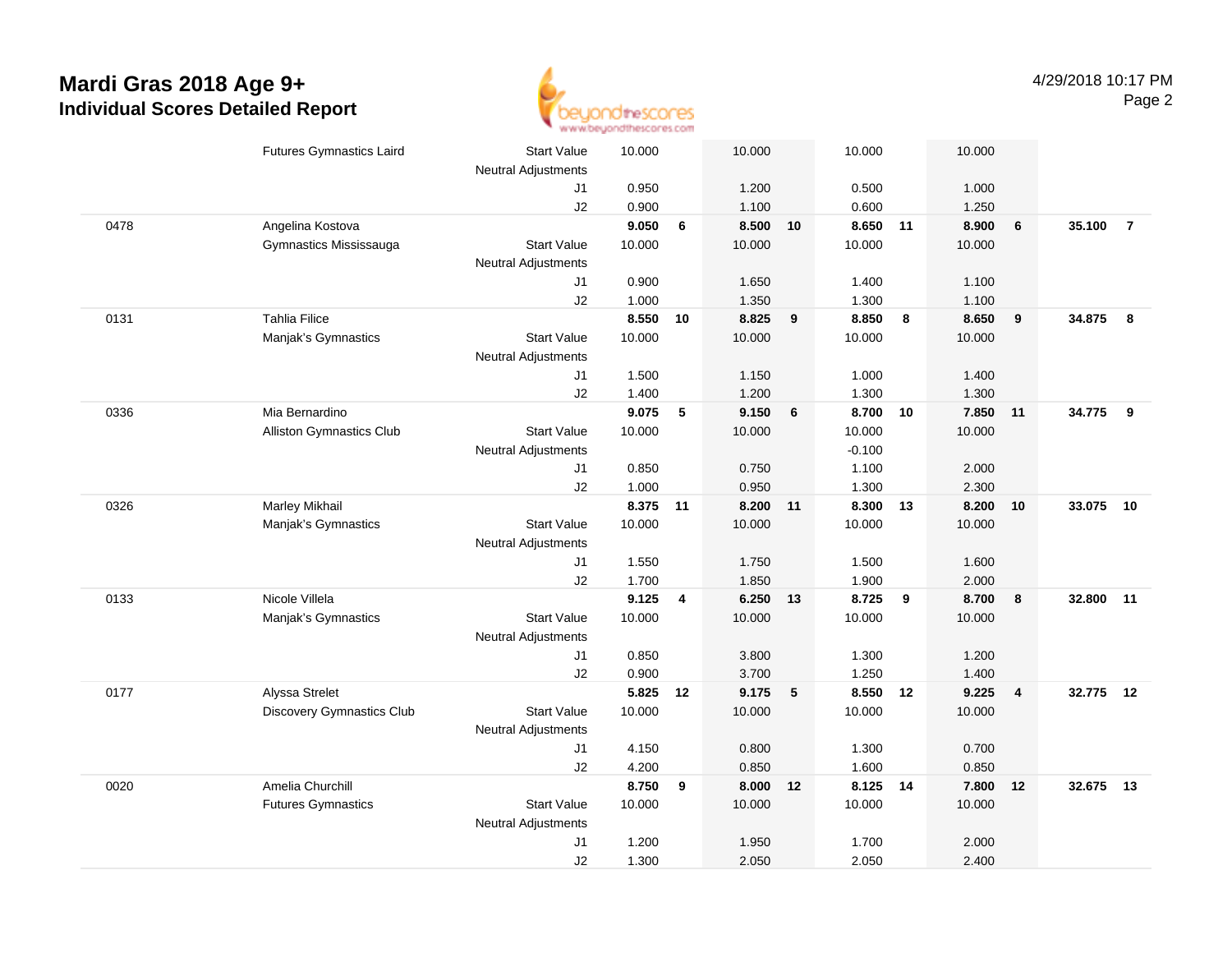

### **Gymnastics Ontario Level 3**

| ID   | <b>League ID</b> | <b>Name</b>                                  |                            | <b>VT</b>       | #              | <b>UB</b>       | #                       | <b>BB</b>       | #                       | <b>FX</b>       | #                       | AA     | #              |
|------|------------------|----------------------------------------------|----------------------------|-----------------|----------------|-----------------|-------------------------|-----------------|-------------------------|-----------------|-------------------------|--------|----------------|
| 0431 |                  | Samantha Alves                               |                            | 9.425           | $\mathbf{3}$   | 9.625           | $\mathbf{1}$            | 9.675           | $\mathbf{1}$            | 9.500           | $\overline{\mathbf{4}}$ | 38.225 | $\mathbf{1}$   |
|      |                  | Whitby Gymnastics                            | <b>Start Value</b>         | 10.000          |                | 10.000          |                         | 10.000          |                         | 10.000          |                         |        |                |
|      |                  |                                              | <b>Neutral Adjustments</b> |                 |                |                 |                         |                 |                         |                 |                         |        |                |
|      |                  |                                              | J <sub>1</sub>             | 0.550           |                | 0.350           |                         | 0.350           |                         | 0.600           |                         |        |                |
|      |                  |                                              | J2                         | 0.600           |                | 0.400           |                         | 0.300           |                         | 0.400           |                         |        |                |
| 0266 |                  | Isabella Mann                                |                            | 9.625           | $\overline{1}$ | 9.375           | $\overline{\mathbf{3}}$ | 9.450           | $\overline{\mathbf{3}}$ | 9.650           | $\overline{2}$          | 38.100 | $\overline{2}$ |
|      |                  | <b>Horizons Gymnastics</b>                   | <b>Start Value</b>         | 10.000          |                | 10.000          |                         | 10.000          |                         | 10.000          |                         |        |                |
|      |                  |                                              | <b>Neutral Adjustments</b> |                 |                |                 |                         |                 |                         |                 |                         |        |                |
|      |                  |                                              | J <sub>1</sub>             | 0.400           |                | 0.550           |                         | 0.600           |                         | 0.400           |                         |        |                |
| 0342 |                  |                                              | J2                         | 0.350           |                | 0.700           | $\overline{2}$          | 0.500           |                         | 0.300           |                         | 37.925 |                |
|      |                  | Madelyn McCarthy<br>Alliston Gymnastics Club | <b>Start Value</b>         | 9.025<br>10.000 | 9              | 9.475<br>10.000 |                         | 9.650<br>10.000 | $\overline{2}$          | 9.775<br>10.000 | $\overline{1}$          |        | $\mathbf{3}$   |
|      |                  |                                              | <b>Neutral Adjustments</b> |                 |                |                 |                         | $-0.100$        |                         |                 |                         |        |                |
|      |                  |                                              | J <sub>1</sub>             | 1.000           |                | 0.500           |                         | 0.200           |                         | 0.250           |                         |        |                |
|      |                  |                                              | J <sub>2</sub>             | 0.950           |                | 0.550           |                         | 0.300           |                         | 0.200           |                         |        |                |
| 0388 |                  | Camille Vega                                 |                            | 9.300           | 5              | 9.475           | $\overline{\mathbf{2}}$ | 9.450           | $\mathbf{3}$            | 9.275           | $\sqrt{5}$              | 37.500 | $\overline{4}$ |
|      |                  | <b>Tristar Gymnastics Club</b>               | <b>Start Value</b>         | 10.000          |                | 10.000          |                         | 10.000          |                         | 10.000          |                         |        |                |
|      |                  |                                              | <b>Neutral Adjustments</b> |                 |                |                 |                         |                 |                         |                 |                         |        |                |
|      |                  |                                              | J <sub>1</sub>             | 0.700           |                | 0.450           |                         | 0.550           |                         | 0.700           |                         |        |                |
|      |                  |                                              | J2                         | 0.700           |                | 0.600           |                         | 0.550           |                         | 0.750           |                         |        |                |
| 0222 |                  | Olivia Pereira                               |                            | 9.450           | $\overline{2}$ | 9.050           | 5                       | 9.075           | $\overline{7}$          | 8.750           | 11                      | 36.325 | 5              |
|      |                  | Gym Magic                                    | <b>Start Value</b>         | 10.000          |                | 10.000          |                         | 10.000          |                         | 10.000          |                         |        |                |
|      |                  |                                              | <b>Neutral Adjustments</b> |                 |                |                 |                         |                 |                         |                 |                         |        |                |
|      |                  |                                              | J1                         | 0.600           |                | 1.050           |                         | 1.100           |                         | 1.250           |                         |        |                |
|      |                  |                                              | J2                         | 0.500           |                | 0.850           |                         | 0.750           |                         | 1.250           |                         |        |                |
| 0202 |                  | Maeve Butler                                 |                            | 9.425           | $\mathbf{3}$   | 8.975           | 6                       | 8.950           | 8                       | 8.825           | 10                      | 36.175 | - 6            |
|      |                  | <b>Evolution Gymnastics Aurora</b>           | <b>Start Value</b>         | 10.000          |                | 10.000          |                         | 10.000          |                         | 10.000          |                         |        |                |
|      |                  |                                              | <b>Neutral Adjustments</b> |                 |                |                 |                         | $-0.100$        |                         |                 |                         |        |                |
|      |                  |                                              | J1                         | 0.600           |                | 1.000           |                         | 1.050           |                         | 1.050           |                         |        |                |
| 0135 |                  | Ema Marasovic                                | J2                         | 0.550<br>9.150  | 8              | 1.050<br>8.975  | 6                       | 0.850<br>8.900  | 9                       | 1.300<br>9.100  | 8                       | 36.125 | $\overline{7}$ |
|      |                  | Manjak's Gymnastics                          | <b>Start Value</b>         | 10.000          |                | 10.000          |                         | 10.000          |                         | 10.000          |                         |        |                |
|      |                  |                                              | <b>Neutral Adjustments</b> |                 |                |                 |                         |                 |                         |                 |                         |        |                |
|      |                  |                                              | J <sub>1</sub>             | 0.800           |                | 1.100           |                         | 0.950           |                         | 0.800           |                         |        |                |
|      |                  |                                              | J2                         | 0.900           |                | 0.950           |                         | 1.250           |                         | 1.000           |                         |        |                |
|      |                  |                                              |                            |                 |                |                 |                         |                 |                         |                 |                         |        |                |

### **Age 10 B**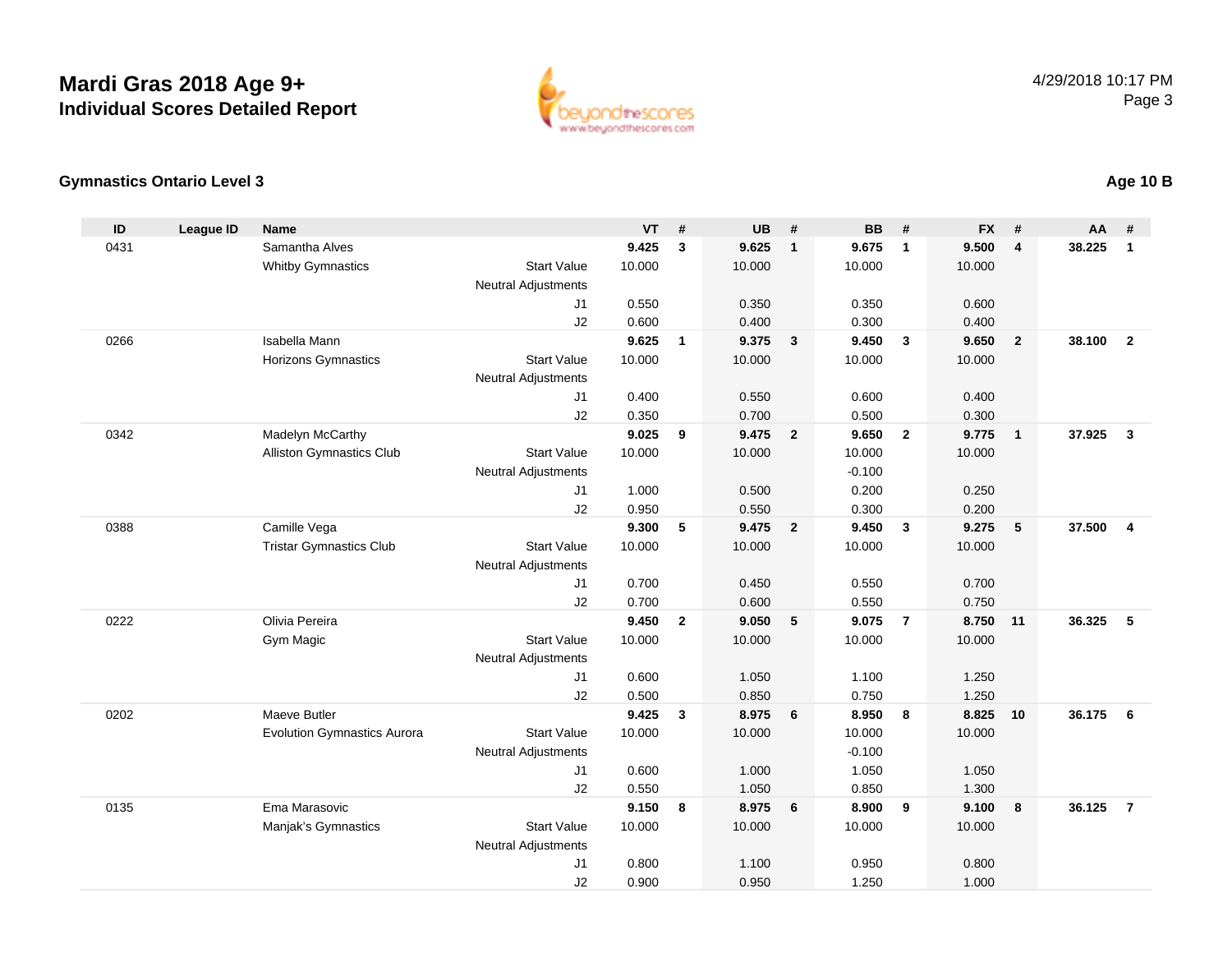

| 0178                          | Sydnee Deutsch                   |                                                  | 9.000 10 |                | 8.700    | 9                       | 9.250    | 5  | 9.125  | $\overline{7}$ | 36.075    | -8 |
|-------------------------------|----------------------------------|--------------------------------------------------|----------|----------------|----------|-------------------------|----------|----|--------|----------------|-----------|----|
|                               | Discovery Gymnastics Club        | <b>Start Value</b>                               | 10.000   |                | 10.000   |                         | 10.000   |    | 10.000 |                |           |    |
|                               |                                  | <b>Neutral Adjustments</b>                       |          |                |          |                         |          |    |        |                |           |    |
|                               |                                  | J1                                               | 1.000    |                | 1.300    |                         | 0.800    |    | 0.900  |                |           |    |
|                               |                                  | J2                                               | 1.000    |                | 1.300    |                         | 0.700    |    | 0.850  |                |           |    |
| 0332                          | Kayla Hamilton-Greener           |                                                  | 9.350    | 4              | 9.300    | $\overline{4}$          | 7.675 14 |    | 9.525  | $\mathbf{3}$   | 35.850    | 9  |
|                               | Alliston Gymnastics Club         | <b>Start Value</b>                               | 10.000   |                | 10.000   |                         | 10.000   |    | 10.000 |                |           |    |
|                               |                                  | <b>Neutral Adjustments</b><br>J1                 | 0.700    |                | 0.850    |                         | 2.400    |    | 0.500  |                |           |    |
|                               |                                  | J2                                               | 0.600    |                | 0.550    |                         | 2.250    |    | 0.450  |                |           |    |
| 0179                          | Samara Goldfarb                  |                                                  | 8.850    | 11             | 8.400    | 12                      | 9.100    | 6  | 9.100  | 8              | 35.450    | 10 |
|                               | <b>Discovery Gymnastics Club</b> | <b>Start Value</b>                               | 10.000   |                | 10.000   |                         | 10.000   |    | 10.000 |                |           |    |
|                               |                                  | <b>Neutral Adjustments</b>                       |          |                |          |                         |          |    |        |                |           |    |
|                               |                                  | J1                                               | 1.100    |                | 1.550    |                         | 1.000    |    | 1.000  |                |           |    |
|                               |                                  | J2                                               | 1.200    |                | 1.650    |                         | 0.800    |    | 0.800  |                |           |    |
| 0265                          | Amelie Castella                  |                                                  | 9.425    | 3              | 8.800    | $\overline{7}$          | 8.675 10 |    | 8.450  | 12             | 35.350    | 11 |
|                               | <b>Horizons Gymnastics</b>       | <b>Start Value</b>                               | 10.000   |                | 10.000   |                         | 10.000   |    | 10.000 |                |           |    |
|                               |                                  | <b>Neutral Adjustments</b>                       |          |                |          |                         |          |    |        |                |           |    |
|                               |                                  | J1                                               | 0.650    |                | 1.150    |                         | 1.300    |    | 1.400  |                |           |    |
|                               |                                  | J2                                               | 0.500    |                | 1.250    |                         | 1.350    |    | 1.700  |                |           |    |
| 0309<br>Gymnastics<br>Ontario | Kristen Woodward                 |                                                  | 9.200    | $\overline{7}$ | 8.600    | 10                      | 8.600    | 12 | 8.900  | 9              | 35.300    | 12 |
|                               | Northumberland                   | <b>Start Value</b>                               | 10.000   |                | 10.000   |                         | 10.000   |    | 10.000 |                |           |    |
|                               |                                  | <b>Neutral Adjustments</b>                       |          |                |          |                         | $-0.100$ |    |        |                |           |    |
|                               |                                  | J1                                               | 0.800    |                | 1.300    |                         | 1.150    |    | 1.100  |                |           |    |
|                               |                                  | J2                                               | 0.800    |                | 1.500    |                         | 1.450    |    | 1.100  |                |           |    |
| 0176                          | Sarah Bennett                    |                                                  | 8.800    | 12             | 8.525 11 |                         | 8.225    | 13 | 9.175  | 6              | 34.725    | 13 |
|                               | <b>Discovery Gymnastics Club</b> | <b>Start Value</b><br><b>Neutral Adjustments</b> | 10.000   |                | 10.000   |                         | 10.000   |    | 10.000 |                |           |    |
|                               |                                  | J1                                               | 1.150    |                | 1.450    |                         | 1.700    |    | 0.750  |                |           |    |
|                               |                                  | J2                                               | 1.250    |                | 1.500    |                         | 1.850    |    | 0.900  |                |           |    |
| 0392                          | Kaylee Bordin                    |                                                  | 8.800    | 12             | 8.775    | $\overline{\mathbf{8}}$ | 8.650 11 |    | 8.250  | 13             | 34.475 14 |    |
|                               | Petawawa Gymnastic's Club        | <b>Start Value</b>                               | 10.000   |                | 10.000   |                         | 10.000   |    | 10.000 |                |           |    |
|                               |                                  | <b>Neutral Adjustments</b>                       |          |                |          |                         |          |    |        |                |           |    |
|                               |                                  | J1                                               | 1.150    |                | 1.250    |                         | 1.200    |    | 1.700  |                |           |    |
|                               |                                  | J2                                               | 1.250    |                | 1.200    |                         | 1.500    |    | 1.800  |                |           |    |
| 0452                          | Anna Komjathy                    |                                                  | 9.250    | 6              | 8.400    | 12                      | 9.400    | 4  | 7.400  | 14             | 34.450    | 15 |
|                               | <b>Tristar Gymnastics Club</b>   | <b>Start Value</b><br><b>Neutral Adjustments</b> | 10.000   |                | 10.000   |                         | 10.000   |    | 10.000 |                |           |    |
|                               |                                  | J1                                               | 0.800    |                | 1.700    |                         | 0.550    |    | 2.500  |                |           |    |
|                               |                                  |                                                  |          |                |          |                         |          |    |        |                |           |    |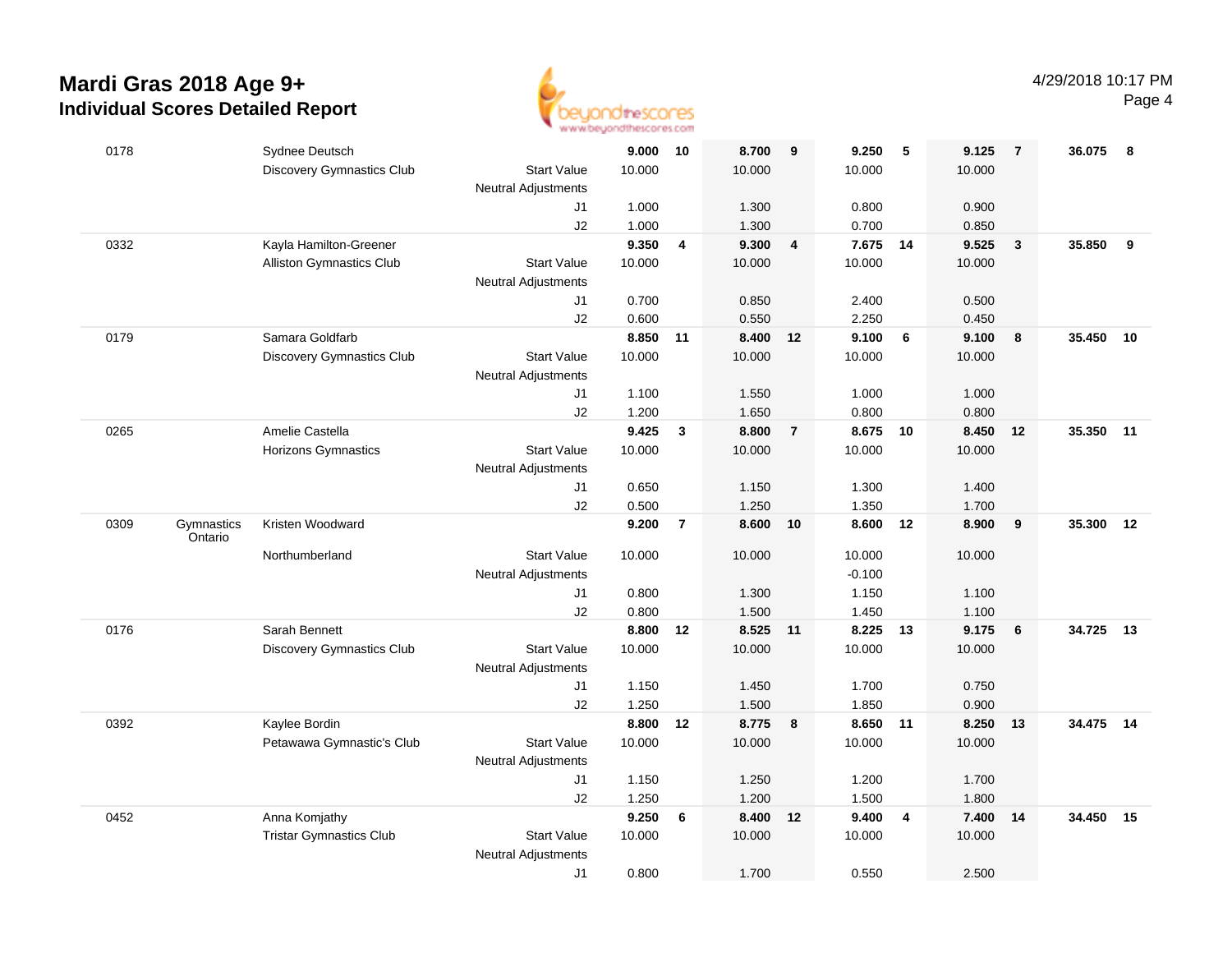

0.700 1.500 0.650 2.700

### **Gymnastics Ontario Level 3**

| ID   | <b>League ID</b> | Name                               |                            | <b>VT</b> | #                        | <b>UB</b>    | #                          | <b>BB</b>    | #                        | <b>FX</b>    | #                        | AA     | #                       |
|------|------------------|------------------------------------|----------------------------|-----------|--------------------------|--------------|----------------------------|--------------|--------------------------|--------------|--------------------------|--------|-------------------------|
| 0200 |                  | Jessie Moore-Thomson               |                            | X.XXX     | $\overline{\phantom{a}}$ | <b>X.XXX</b> | $\overline{\phantom{a}}$   | <b>X.XXX</b> | $\overline{\phantom{a}}$ | <b>X.XXX</b> | $\overline{\phantom{a}}$ | 0.000  | --                      |
| 0456 |                  | Alexa Bosso                        |                            | 9.500     | $\mathbf{1}$             | 9.275        | 5                          | 9.350        | $\mathbf{3}$             | 9.275        | $\overline{4}$           | 37.400 | $\mathbf{1}$            |
|      |                  | <b>Futures Gymnastics Laird</b>    | <b>Start Value</b>         | 10.000    |                          | 10.000       |                            | 10.000       |                          | 10.000       |                          |        |                         |
|      |                  |                                    | <b>Neutral Adjustments</b> |           |                          |              |                            |              |                          |              |                          |        |                         |
|      |                  |                                    | J1                         | 0.600     |                          | 0.750        |                            | 0.600        |                          | 0.800        |                          |        |                         |
|      |                  |                                    | J2                         | 0.400     |                          | 0.700        |                            | 0.700        |                          | 0.650        |                          |        |                         |
| 0432 |                  | Lauren Cuenca                      |                            | 8.925     | 9                        | 9.375        | $\overline{\mathbf{3}}$    | 9.625        | $\overline{1}$           | 9.400        | $\mathbf{1}$             | 37.325 | $\overline{2}$          |
|      |                  | <b>Whitby Gymnastics</b>           | <b>Start Value</b>         | 10.000    |                          | 10.000       |                            | 10.000       |                          | 10.000       |                          |        |                         |
|      |                  |                                    | <b>Neutral Adjustments</b> |           |                          |              |                            |              |                          |              |                          |        |                         |
|      |                  |                                    | J1                         | 1.050     |                          | 0.550        |                            | 0.400        |                          | 0.550        |                          |        |                         |
|      |                  |                                    | J2                         | 1.100     |                          | 0.700        |                            | 0.350        |                          | 0.650        |                          |        |                         |
| 0203 |                  | Analeeza Caicedo                   |                            | 9.150     | $\overline{7}$           | 9.225        | $\overline{7}$             | 9.275        | 5                        | 9.300        | $\overline{3}$           | 36.950 | $\overline{\mathbf{3}}$ |
|      |                  | <b>Evolution Gymnastics Aurora</b> | <b>Start Value</b>         | 10.000    |                          | 10.000       |                            | 10.000       |                          | 10.000       |                          |        |                         |
|      |                  |                                    | <b>Neutral Adjustments</b> |           |                          |              |                            |              |                          |              |                          |        |                         |
|      |                  |                                    | J1                         | 0.900     |                          | 0.850        |                            | 0.650        |                          | 0.700        |                          |        |                         |
|      |                  |                                    | J2                         | 0.800     |                          | 0.700        |                            | 0.800        |                          | 0.700        |                          |        |                         |
| 0461 |                  | Peyton Welch                       |                            | 9.225     | 5                        | 9.400        | $\overline{2}$             | 9.175        | 8                        | 9.075        | 5                        | 36.875 | 4                       |
|      |                  | <b>Futures Gymnastics Laird</b>    | <b>Start Value</b>         | 10.000    |                          | 10.000       |                            | 10.000       |                          | 10.000       |                          |        |                         |
|      |                  |                                    | <b>Neutral Adjustments</b> |           |                          |              |                            |              |                          |              |                          |        |                         |
|      |                  |                                    | J1                         | 0.850     |                          | 0.650        |                            | 0.800        |                          | 1.000        |                          |        |                         |
|      |                  |                                    | J2                         | 0.700     |                          | 0.550        |                            | 0.850        |                          | 0.850        |                          |        |                         |
| 0225 |                  | Maebh Toledo                       |                            | 9.400     | $\mathbf{3}$             | 9.575        | $\overline{\phantom{0}}$ 1 | 9.175        | $\overline{\mathbf{8}}$  | 8.300        | 11                       | 36.450 | 5                       |
|      |                  | Gym Magic                          | <b>Start Value</b>         | 10.000    |                          | 10.000       |                            | 10.000       |                          | 10.000       |                          |        |                         |
|      |                  |                                    | <b>Neutral Adjustments</b> |           |                          |              |                            |              |                          |              |                          |        |                         |
|      |                  |                                    | J1                         | 0.600     |                          | 0.350        |                            | 0.700        |                          | 1.600        |                          |        |                         |
|      |                  |                                    | J2                         | 0.600     |                          | 0.500        |                            | 0.950        |                          | 1.800        |                          |        |                         |
| 0389 |                  | Ariana Visram                      |                            | 8.925     | 9                        | 9.300        | $\overline{4}$             | 9.225        | 6                        | 9.000        | 6                        | 36.450 | 5                       |
|      |                  | <b>Tristar Gymnastics Club</b>     | <b>Start Value</b>         | 10.000    |                          | 10.000       |                            | 10.000       |                          | 10.000       |                          |        |                         |
|      |                  |                                    | <b>Neutral Adjustments</b> |           |                          |              |                            |              |                          |              |                          |        |                         |
|      |                  |                                    | J1                         | 1.050     |                          | 0.700        |                            | 0.900        |                          | 0.900        |                          |        |                         |
|      |                  |                                    | J2                         | 1.100     |                          | 0.700        |                            | 0.650        |                          | 1.100        |                          |        |                         |
| 0433 |                  | Leah Dees                          |                            | 8.700     | 12                       | 9.250        | 6                          | 9.000        | 9                        | 9.350        | $\overline{2}$           | 36.300 | 6                       |
|      |                  | <b>Whitby Gymnastics</b>           | <b>Start Value</b>         | 10.000    |                          | 10.000       |                            | 10.000       |                          | 10.000       |                          |        |                         |
|      |                  |                                    | <b>Neutral Adjustments</b> |           |                          |              |                            |              |                          |              |                          |        |                         |

**Age 11 A**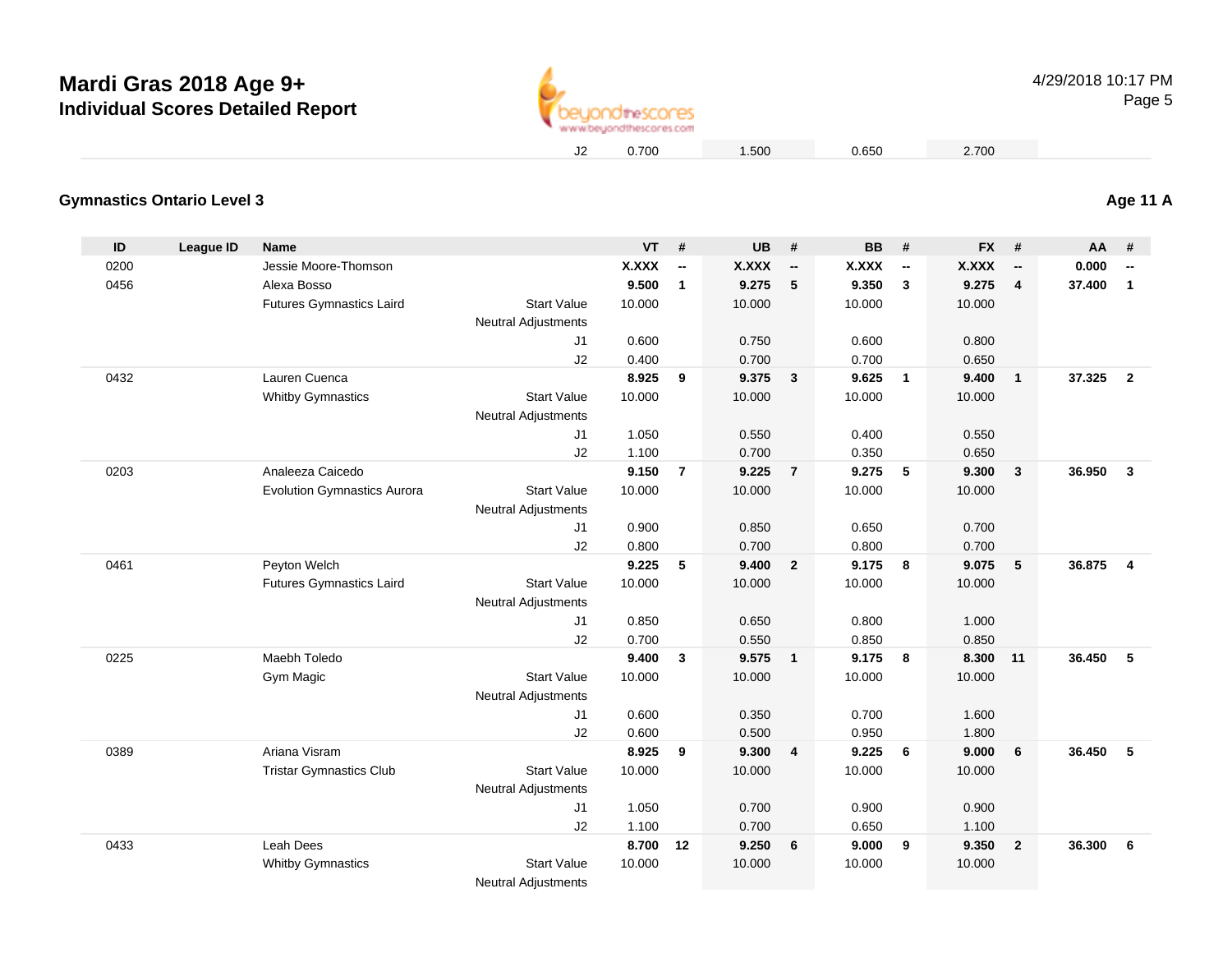

|      |                                      | J <sub>1</sub>             | 1.300  |                | 0.750    |    | 0.900  |                         | 0.750  |                |           |                |
|------|--------------------------------------|----------------------------|--------|----------------|----------|----|--------|-------------------------|--------|----------------|-----------|----------------|
|      |                                      | J2                         | 1.300  |                | 0.750    |    | 1.100  |                         | 0.550  |                |           |                |
| 0182 | Ava Marrone                          |                            | 9.175  | 6              | 8.925    | 9  | 9.450  | $\overline{2}$          | 8.700  | 9              | 36.250    | $\overline{7}$ |
|      | Discovery Gymnastics Club            | <b>Start Value</b>         | 10.000 |                | 10.000   |    | 10.000 |                         | 10.000 |                |           |                |
|      |                                      | <b>Neutral Adjustments</b> |        |                |          |    |        |                         |        |                |           |                |
|      |                                      | J1                         | 0.750  |                | 1.150    |    | 0.450  |                         | 1.400  |                |           |                |
|      |                                      | J2                         | 0.900  |                | 1.000    |    | 0.650  |                         | 1.200  |                |           |                |
| 0341 | Sydney English                       |                            | 9.250  | 4              | 8.825    | 10 | 9.300  | $\overline{\mathbf{4}}$ | 8.850  | 8              | 36.225    | 8              |
|      | <b>Alliston Gymnastics Club</b>      | <b>Start Value</b>         | 10.000 |                | 10.000   |    | 10.000 |                         | 10.000 |                |           |                |
|      |                                      | Neutral Adjustments        |        |                |          |    |        |                         |        |                |           |                |
|      |                                      | J1                         | 0.800  |                | 1.250    |    | 0.750  |                         | 1.000  |                |           |                |
|      |                                      | J <sub>2</sub>             | 0.700  |                | 1.100    |    | 0.650  |                         | 1.300  |                |           |                |
| 0217 | Ella Brideaux                        |                            | 8.800  | 11             | 9.075    | 8  | 9.200  | $\overline{7}$          | 9.000  | 6              | 36.075    | 9              |
|      | Gym Magic                            | <b>Start Value</b>         | 10.000 |                | 10.000   |    | 10.000 |                         | 10.000 |                |           |                |
|      |                                      | Neutral Adjustments        |        |                |          |    |        |                         |        |                |           |                |
|      |                                      | J <sub>1</sub>             | 1.200  |                | 1.000    |    | 0.700  |                         | 1.000  |                |           |                |
|      |                                      | J2                         | 1.200  |                | 0.850    |    | 0.900  |                         | 1.000  |                |           |                |
| 0401 | Julianna McNeil                      |                            | 9.075  | 8              | 8.925    | 9  | 8.925  | 11                      | 9.000  | 6              | 35.925    | 10             |
|      | Petawawa Gymnastic's Club            | <b>Start Value</b>         | 10.000 |                | 10.000   |    | 10.000 |                         | 10.000 |                |           |                |
|      |                                      | <b>Neutral Adjustments</b> |        |                |          |    |        |                         |        |                |           |                |
|      |                                      | J1                         | 0.950  |                | 1.000    |    | 1.000  |                         | 0.900  |                |           |                |
|      |                                      | J2                         | 0.900  |                | 1.150    |    | 1.150  |                         | 1.100  |                |           |                |
| 0125 | Leena Usman                          |                            | 9.425  | $\overline{2}$ | 8.500    | 12 | 8.950  | 10                      | 8.950  | $\overline{7}$ | 35.825    | 11             |
|      | Manjak's Gymnastics                  | <b>Start Value</b>         | 10.000 |                | 10.000   |    | 10.000 |                         | 10.000 |                |           |                |
|      |                                      | <b>Neutral Adjustments</b> |        |                | $-0.100$ |    |        |                         |        |                |           |                |
|      |                                      | J1                         | 0.650  |                | 1.500    |    | 0.900  |                         | 0.900  |                |           |                |
|      |                                      | J2                         | 0.500  |                | 1.300    |    | 1.200  |                         | 1.200  |                |           |                |
| 0469 | Hannah Kuntz                         |                            | 8.900  | 10             | 8.700    | 11 | 8.600  | 12                      | 8.550  | 10             | 34.750 12 |                |
|      | <b>Woolwich Cardinals Gymnastics</b> | <b>Start Value</b>         | 10.000 |                | 10.000   |    | 10.000 |                         | 10.000 |                |           |                |
|      |                                      | <b>Neutral Adjustments</b> |        |                |          |    |        |                         |        |                |           |                |
|      |                                      | J1                         | 1.100  |                | 1.300    |    | 1.250  |                         | 1.500  |                |           |                |
|      |                                      | J2                         | 1.100  |                | 1.300    |    | 1.550  |                         | 1.400  |                |           |                |

### **Gymnastics Ontario Level 3**

| ID   | League ID             | <b>Name</b>    | ۷T    |       | <b>UB</b>    |                 | BB           |       | <b>FX</b>    |    | AA.    |     |
|------|-----------------------|----------------|-------|-------|--------------|-----------------|--------------|-------|--------------|----|--------|-----|
| 0310 | Gymnastics<br>Ontario | Olivia Krentz  | X.XXX | $- -$ | <b>X.XXX</b> | $\qquad \qquad$ | <b>X.XXX</b> | $- -$ | <b>X.XXX</b> | -- | 0.000  | $-$ |
| 0224 |                       | Sydney Sookdeo | 9.525 |       | 9.500        |                 | 9.550        |       | 9.550        |    | 38.125 |     |

**Age 11 B**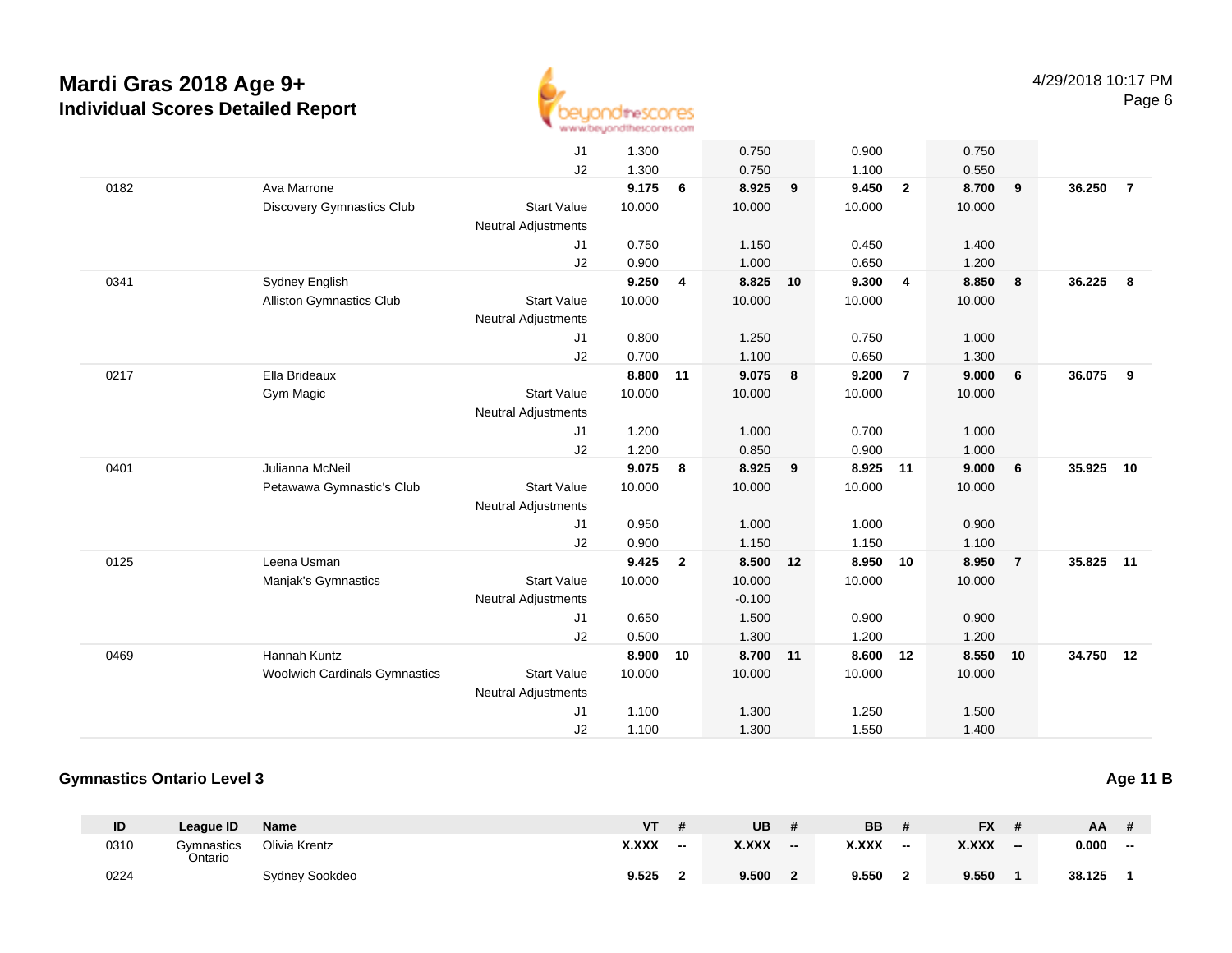

|      | Gym Magic                            | <b>Start Value</b><br><b>Neutral Adjustments</b> | 10.000 |                | 10.000   |                         | 10.000 |                          | 10.000 |                         |        |                         |
|------|--------------------------------------|--------------------------------------------------|--------|----------------|----------|-------------------------|--------|--------------------------|--------|-------------------------|--------|-------------------------|
|      |                                      | J1                                               | 0.550  |                | 0.550    |                         | 0.400  |                          | 0.500  |                         |        |                         |
|      |                                      | J2                                               | 0.400  |                | 0.450    |                         | 0.500  |                          | 0.400  |                         |        |                         |
| 0087 | Lucy Wang                            |                                                  | 9.575  | $\overline{1}$ | 9.475    | $\mathbf{3}$            | 9.325  | $\overline{4}$           | 9.400  | $\overline{2}$          | 37.775 | $\overline{\mathbf{2}}$ |
|      | <b>Futures Gymnastics</b>            | <b>Start Value</b>                               | 10.000 |                | 10.000   |                         | 10.000 |                          | 10.000 |                         |        |                         |
|      |                                      | <b>Neutral Adjustments</b>                       |        |                |          |                         |        |                          |        |                         |        |                         |
|      |                                      | J1                                               | 0.450  |                | 0.550    |                         | 0.750  |                          | 0.600  |                         |        |                         |
|      |                                      | J2                                               | 0.400  |                | 0.500    |                         | 0.600  |                          | 0.600  |                         |        |                         |
| 0214 | <b>Bella Hong</b>                    |                                                  | 9.075  | $\overline{7}$ | 9.550    | $\mathbf{1}$            | 9.625  | $\overline{1}$           | 9.375  | $\overline{\mathbf{3}}$ | 37.625 | $\overline{\mathbf{3}}$ |
|      | <b>Evolution Gymnastics Aurora</b>   | <b>Start Value</b>                               | 10.000 |                | 10.000   |                         | 10.000 |                          | 10.000 |                         |        |                         |
|      |                                      | <b>Neutral Adjustments</b>                       |        |                |          |                         |        |                          |        |                         |        |                         |
|      |                                      | J1                                               | 0.850  |                | 0.400    |                         | 0.400  |                          | 0.600  |                         |        |                         |
|      |                                      | J2                                               | 1.000  |                | 0.500    |                         | 0.350  |                          | 0.650  |                         |        |                         |
| 0472 | Aryanna Todoroff                     |                                                  | 9.450  | $\mathbf{3}$   | 9.175    | 6                       | 9.350  | $\mathbf{3}$             | 9.000  | $\overline{7}$          | 36.975 | $\overline{4}$          |
|      | <b>Woolwich Cardinals Gymnastics</b> | <b>Start Value</b>                               | 10.000 |                | 10.000   |                         | 10.000 |                          | 10.000 |                         |        |                         |
|      |                                      | <b>Neutral Adjustments</b>                       |        |                |          |                         |        |                          |        |                         |        |                         |
|      |                                      | J1                                               | 0.600  |                | 0.750    |                         | 0.600  |                          | 1.000  |                         |        |                         |
|      |                                      | J2                                               | 0.500  |                | 0.900    |                         | 0.700  |                          | 1.000  |                         |        |                         |
| 0270 | Chloe McIntyre                       |                                                  | 9.325  | 4              | 9.375    | $\overline{\mathbf{4}}$ | 9.250  | $\overline{\phantom{0}}$ | 8.900  | 9                       | 36.850 | 5                       |
|      | Horizons Gymnastics                  | <b>Start Value</b>                               | 10.000 |                | 10.000   |                         | 10.000 |                          | 10.000 |                         |        |                         |
|      |                                      | <b>Neutral Adjustments</b>                       |        |                |          |                         |        |                          |        |                         |        |                         |
|      |                                      | J1                                               | 0.750  |                | 0.550    |                         | 0.650  |                          | 1.100  |                         |        |                         |
|      |                                      | J2                                               | 0.600  |                | 0.700    |                         | 0.850  |                          | 1.100  |                         |        |                         |
| 0427 | Elizabeth Maslyuk                    |                                                  | 9.325  | 4              | 9.150    | $\overline{7}$          | 8.875  | 8                        | 9.275  | $\overline{\mathbf{4}}$ | 36.625 | 6                       |
|      | <b>Whitby Gymnastics</b>             | <b>Start Value</b>                               | 10.000 |                | 10.000   |                         | 10.000 |                          | 10.000 |                         |        |                         |
|      |                                      | <b>Neutral Adjustments</b>                       |        |                |          |                         |        |                          |        |                         |        |                         |
|      |                                      | J1                                               | 0.750  |                | 0.900    |                         | 1.100  |                          | 0.650  |                         |        |                         |
|      |                                      | J2                                               | 0.600  |                | 0.800    |                         | 1.150  |                          | 0.800  |                         |        |                         |
| 0129 | Jenna DiDomenica                     |                                                  | 9.325  | 4              | 9.275    | 5                       | 8.925  | 6                        | 8.800  | 10                      | 36.325 | $\overline{7}$          |
|      | Manjak's Gymnastics                  | <b>Start Value</b>                               | 10.000 |                | 10.000   |                         | 10.000 |                          | 10.000 |                         |        |                         |
|      |                                      | Neutral Adjustments                              |        |                |          |                         |        |                          |        |                         |        |                         |
|      |                                      | J1                                               | 0.750  |                | 0.750    |                         | 1.150  |                          | 1.100  |                         |        |                         |
|      |                                      | J2                                               | 0.600  |                | 0.700    |                         | 1.000  |                          | 1.300  |                         |        |                         |
| 0127 | Emma Haldenby                        |                                                  | 9.200  | 6              | 8.975    | 8                       | 8.925  | 6                        | 9.100  | $\sqrt{5}$              | 36.200 | 8                       |
|      | Manjak's Gymnastics                  | <b>Start Value</b>                               | 10.000 |                | 10.000   |                         | 10.000 |                          | 10.000 |                         |        |                         |
|      |                                      | <b>Neutral Adjustments</b>                       |        |                |          |                         |        |                          |        |                         |        |                         |
|      |                                      | J1                                               | 0.800  |                | 1.150    |                         | 1.200  |                          | 0.800  |                         |        |                         |
|      |                                      | J2                                               | 0.800  |                | 0.900    |                         | 0.950  |                          | 1.000  |                         |        |                         |
| 0351 | Trista Robinson                      |                                                  | 9.225  | 5              | 8.650 11 |                         | 8.900  | $\overline{7}$           | 9.025  | $6\phantom{1}6$         | 35.800 | 9                       |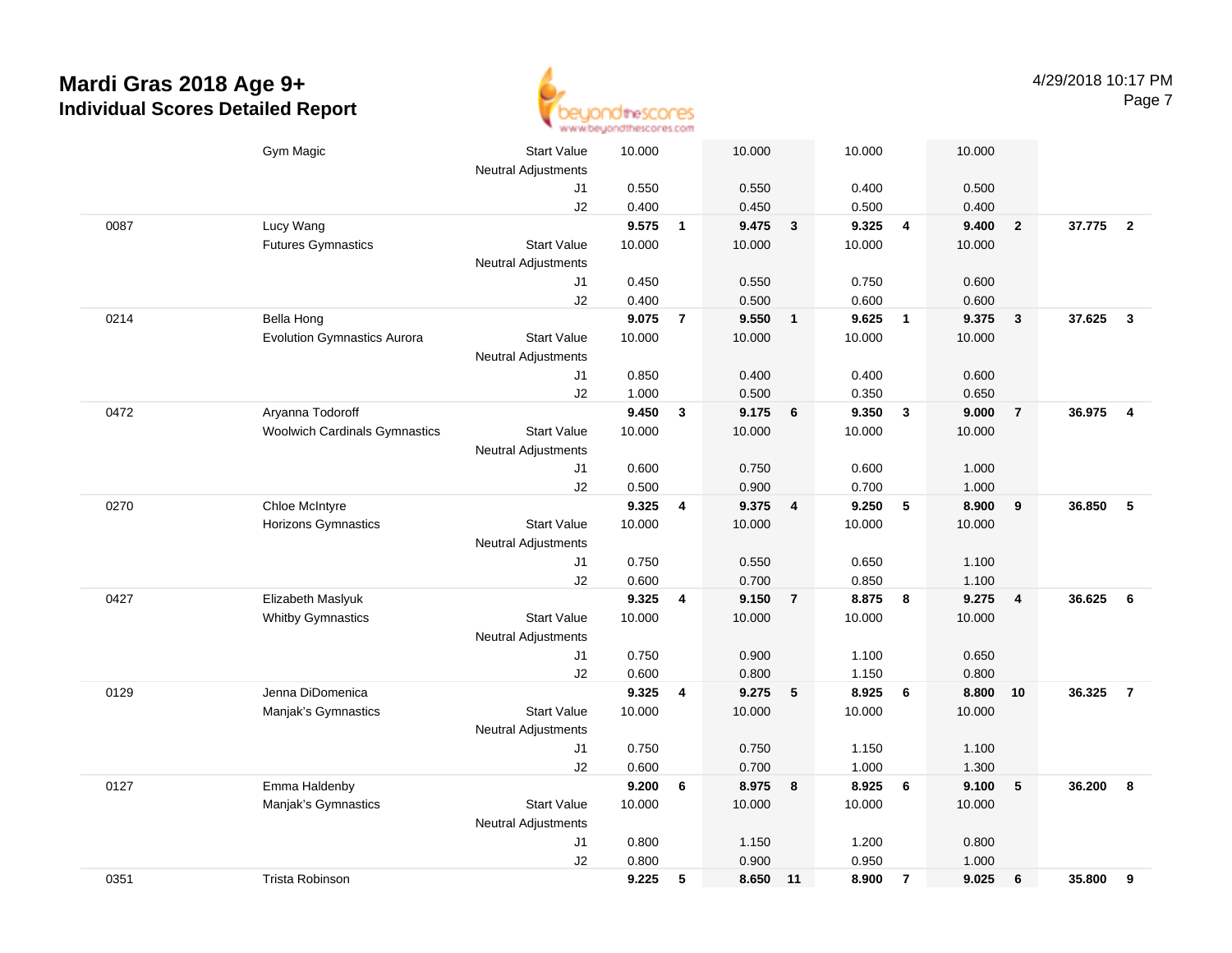

|      | <b>Bancroft Gems</b>               | <b>Start Value</b><br><b>Neutral Adjustments</b> | 10.000 |    | 10.000   |    | 10.000 |   | 10.000 |     |           |    |
|------|------------------------------------|--------------------------------------------------|--------|----|----------|----|--------|---|--------|-----|-----------|----|
|      |                                    | J1                                               | 0.850  |    | 1.300    |    | 1.000  |   | 0.900  |     |           |    |
|      |                                    | J2                                               | 0.700  |    | 1.400    |    | 1.200  |   | 1.050  |     |           |    |
| 0220 | Makaya Johnson                     |                                                  | 8.500  | 10 | 8.900    | 9  | 8.825  | 9 | 8.700  | 11  | 34.925    | 10 |
|      | Gym Magic                          | <b>Start Value</b>                               | 10.000 |    | 10.000   |    | 10.000 |   | 10.000 |     |           |    |
|      |                                    | <b>Neutral Adjustments</b>                       |        |    |          |    |        |   |        |     |           |    |
|      |                                    | J1                                               | 1.600  |    | 1.000    |    | 1.100  |   | 1.200  |     |           |    |
|      |                                    | J2                                               | 1.400  |    | 1.200    |    | 1.250  |   | 1.400  |     |           |    |
| 0204 | Lilliana Contardo                  |                                                  | 8.950  | 8  | 7.600    | 12 | 9.250  | 5 | 8.975  | - 8 | 34.775 11 |    |
|      | <b>Evolution Gymnastics Aurora</b> | <b>Start Value</b>                               | 10.000 |    | 10.000   |    | 10.000 |   | 10.000 |     |           |    |
|      |                                    | <b>Neutral Adjustments</b>                       |        |    | $-0.300$ |    |        |   |        |     |           |    |
|      |                                    | J1                                               | 1.000  |    | 2.200    |    | 0.800  |   | 1.050  |     |           |    |
|      |                                    | J2                                               | 1.100  |    | 2.000    |    | 0.700  |   | 1.000  |     |           |    |
| 0004 | Lucy Atkinson                      |                                                  | 8.750  | 9  | 8.750    | 10 | 8.825  | 9 | 7.400  | 12  | 33.725 12 |    |
|      | <b>Futures Gymnastics</b>          | <b>Start Value</b>                               | 10.000 |    | 10.000   |    | 10.000 |   | 10.000 |     |           |    |
|      |                                    | <b>Neutral Adjustments</b>                       |        |    |          |    |        |   |        |     |           |    |
|      |                                    | J <sub>1</sub>                                   | 1.100  |    | 1.300    |    | 1.050  |   | 2.500  |     |           |    |
|      |                                    | J2                                               | 1.400  |    | 1.200    |    | 1.300  |   | 2.700  |     |           |    |

### **Gymnastics Ontario Level 3**

| ID   | League ID | Name                                 |                            | <b>VT</b> | #                       | <b>UB</b> | #                       | <b>BB</b> | #              | <b>FX</b> | #              | $AA$ # |                |
|------|-----------|--------------------------------------|----------------------------|-----------|-------------------------|-----------|-------------------------|-----------|----------------|-----------|----------------|--------|----------------|
| 0455 |           | Alexa Brickett                       |                            | 9.300     | $\overline{\mathbf{2}}$ | 9.150     | $\overline{\mathbf{2}}$ | 9.575     | -1             | 9.425     | $\overline{2}$ | 37.450 |                |
|      |           | <b>Futures Gymnastics Laird</b>      | <b>Start Value</b>         | 10.000    |                         | 10.000    |                         | 10.000    |                | 10.000    |                |        |                |
|      |           |                                      | <b>Neutral Adjustments</b> |           |                         |           |                         |           |                |           |                |        |                |
|      |           |                                      | J <sub>1</sub>             | 0.600     |                         | 0.900     |                         | 0.350     |                | 0.550     |                |        |                |
|      |           |                                      | J <sub>2</sub>             | 0.800     |                         | 0.800     |                         | 0.500     |                | 0.600     |                |        |                |
| 0230 |           | Lybao Thanprachanh                   |                            | 8.300     | 10                      | 9.150     | $\overline{\mathbf{2}}$ | 9.550     | $\overline{2}$ | 9.450     | $\mathbf{1}$   | 36.450 | $\overline{2}$ |
|      |           | Gym Magic                            | <b>Start Value</b>         | 10.000    |                         | 10.000    |                         | 10.000    |                | 10.000    |                |        |                |
|      |           |                                      | <b>Neutral Adjustments</b> |           |                         |           |                         |           |                |           |                |        |                |
|      |           |                                      | J <sub>1</sub>             | 1.600     |                         | 0.850     |                         | 0.500     |                | 0.600     |                |        |                |
|      |           |                                      | J2                         | 1.800     |                         | 0.850     |                         | 0.400     |                | 0.500     |                |        |                |
| 0471 |           | <b>Katie Miller</b>                  |                            | 9.250     | $\mathbf{3}$            | 8.975     | $\overline{\mathbf{3}}$ | 9.500     | 3              | 8.500     | 9              | 36.225 | 3              |
|      |           | <b>Woolwich Cardinals Gymnastics</b> | <b>Start Value</b>         | 10.000    |                         | 10.000    |                         | 10.000    |                | 10.000    |                |        |                |
|      |           |                                      | <b>Neutral Adjustments</b> |           |                         |           |                         |           |                |           |                |        |                |
|      |           |                                      | J1                         | 0.750     |                         | 1.000     |                         | 0.500     |                | 1.600     |                |        |                |
|      |           |                                      | J <sub>2</sub>             | 0.750     |                         | 1.050     |                         | 0.500     |                | 1.400     |                |        |                |
| 0387 |           | Ariana Chahal                        |                            | 8.975     | -6                      | 9.225     | -1                      | 9.275     | 4              | 8.400     | 10             | 35.875 | 4              |

### **Age 12 A**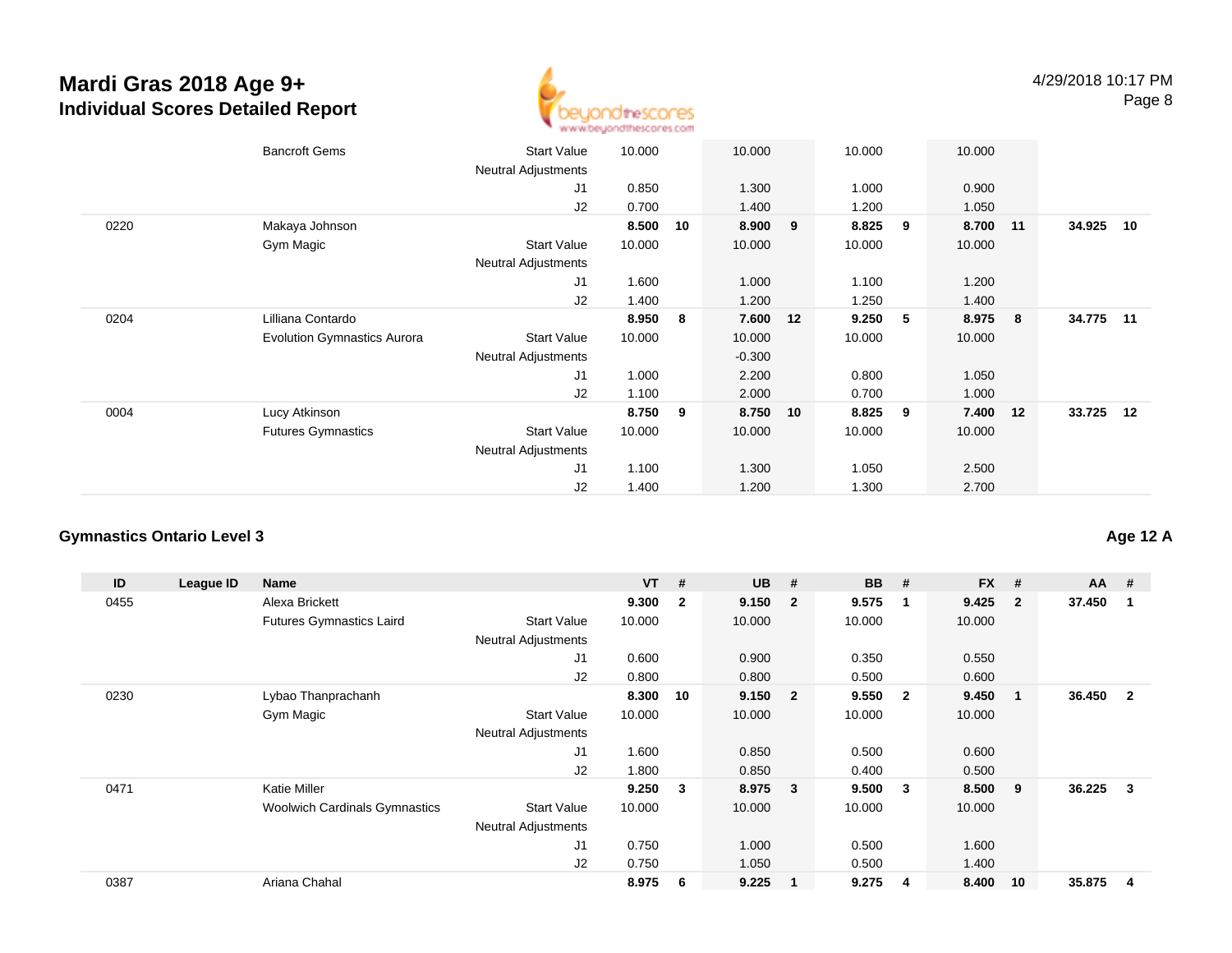

|      | <b>Tristar Gymnastics Club</b> | <b>Start Value</b>         | 10.000 |                         | 10.000 |                 | 10.000 |                | 10.000 |                |        |                |
|------|--------------------------------|----------------------------|--------|-------------------------|--------|-----------------|--------|----------------|--------|----------------|--------|----------------|
|      |                                | <b>Neutral Adjustments</b> |        |                         |        |                 |        |                |        |                |        |                |
|      |                                | J <sub>1</sub>             | 0.950  |                         | 0.850  |                 | 0.650  |                | 1.500  |                |        |                |
|      |                                | J2                         | 1.100  |                         | 0.700  |                 | 0.800  |                | 1.700  |                |        |                |
| 0117 | Maya Berazategui               |                            | 8.875  | $\overline{7}$          | 9.225  | $\mathbf{1}$    | 8.300  | 10             | 9.400  | $\mathbf{3}$   | 35.800 | -5             |
|      | Manjak's Gymnastics            | <b>Start Value</b>         | 10.000 |                         | 10.000 |                 | 10.000 |                | 10.000 |                |        |                |
|      |                                | Neutral Adjustments        |        |                         |        |                 |        |                |        |                |        |                |
|      |                                | J1                         | 0.950  |                         | 0.750  |                 | 1.650  |                | 0.600  |                |        |                |
|      |                                | J2                         | 1.300  |                         | 0.800  |                 | 1.750  |                | 0.600  |                |        |                |
| 0418 | Hannah Bakombo                 |                            | 9.200  | $\overline{\mathbf{4}}$ | 8.675  | $5\phantom{.0}$ | 8.875  | 8              | 8.975  | 5              | 35.725 | 6              |
|      | <b>Whitby Gymnastics</b>       | <b>Start Value</b>         | 10.000 |                         | 10.000 |                 | 10.000 |                | 10.000 |                |        |                |
|      |                                | <b>Neutral Adjustments</b> |        |                         |        |                 |        |                |        |                |        |                |
|      |                                | J1                         | 0.900  |                         | 1.400  |                 | 1.300  |                | 1.100  |                |        |                |
|      |                                | J2                         | 0.700  |                         | 1.250  |                 | 0.950  |                | 0.950  |                |        |                |
| 0271 | Mia Mazzone                    |                            | 9.125  | 5                       | 8.800  | $\overline{4}$  | 8.950  | $\overline{7}$ | 8.575  | 8              | 35.450 | $\overline{7}$ |
|      | Horizons Gymnastics            | <b>Start Value</b>         | 10.000 |                         | 10.000 |                 | 10.000 |                | 10.000 |                |        |                |
|      |                                | Neutral Adjustments        |        |                         |        |                 |        |                |        |                |        |                |
|      |                                | J1                         | 0.850  |                         | 1.200  |                 | 1.050  |                | 1.300  |                |        |                |
|      |                                | J2                         | 0.900  |                         | 1.200  |                 | 1.050  |                | 1.550  |                |        |                |
| 0051 | Jessica Magloughlen            |                            | 8.550  | 9                       | 8.575  | 6               | 9.175  | 5              | 9.075  | $\overline{4}$ | 35.375 | 8              |
|      | <b>Futures Gymnastics</b>      | <b>Start Value</b>         | 10.000 |                         | 10.000 |                 | 10.000 |                | 10.000 |                |        |                |
|      |                                | <b>Neutral Adjustments</b> |        |                         |        |                 |        |                |        |                |        |                |
|      |                                | J <sub>1</sub>             | 1.400  |                         | 1.350  |                 | 0.700  |                | 0.900  |                |        |                |
|      |                                | J2                         | 1.500  |                         | 1.500  |                 | 0.950  |                | 0.950  |                |        |                |
| 0130 | Lea Marasovic                  |                            | 9.350  | $\mathbf{1}$            | 8.425  | $\overline{7}$  | 8.775  | 9              | 8.650  | $\overline{7}$ | 35.200 | 9              |
|      | Manjak's Gymnastics            | <b>Start Value</b>         | 10.000 |                         | 10.000 |                 | 10.000 |                | 10.000 |                |        |                |
|      |                                | <b>Neutral Adjustments</b> |        |                         |        |                 |        |                |        |                |        |                |
|      |                                | J <sub>1</sub>             | 0.600  |                         | 1.650  |                 | 1.100  |                | 1.400  |                |        |                |
|      |                                | J2                         | 0.700  |                         | 1.500  |                 | 1.350  |                | 1.300  |                |        |                |
| 0188 | Mey Chzhan                     |                            | 8.775  | 8                       | 8.425  | $\overline{7}$  | 9.125  | 6              | 8.725  | 6              | 35.050 | 10             |
|      |                                |                            |        |                         |        |                 |        |                |        |                |        |                |
|      | Discovery Gymnastics Club      | <b>Start Value</b>         | 10.000 |                         | 10.000 |                 | 10.000 |                | 10.000 |                |        |                |
|      |                                | Neutral Adjustments        |        |                         |        |                 |        |                |        |                |        |                |
|      |                                | J1                         | 1.250  |                         | 1.550  |                 | 0.800  |                | 1.200  |                |        |                |
|      |                                | J2                         | 1.200  |                         | 1.600  |                 | 0.950  |                | 1.350  |                |        |                |

**Gymnastics Ontario Level 3**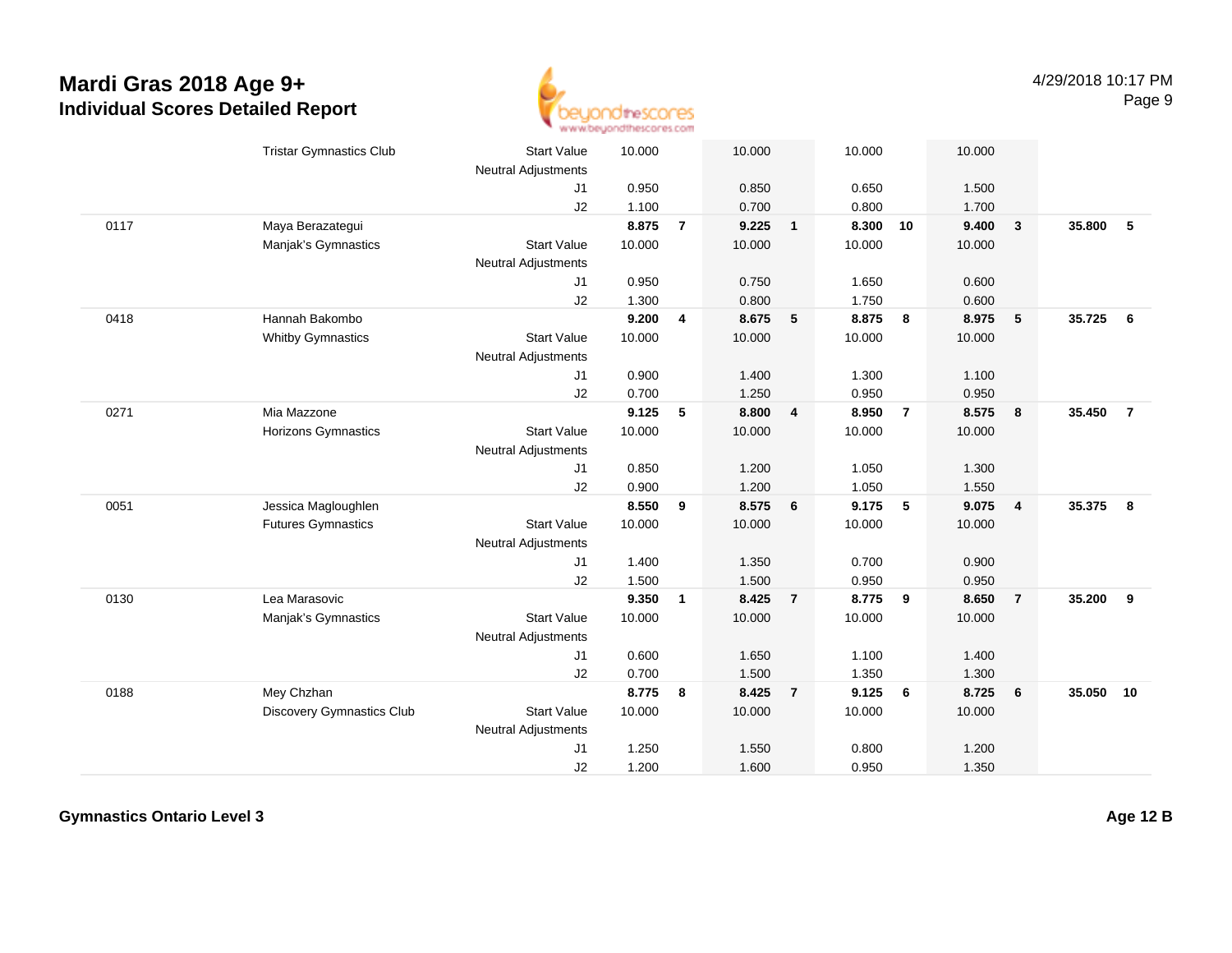

| ID   | <b>League ID</b>      | <b>Name</b>                        |                            | <b>VT</b> | #              | <b>UB</b> | #                       | <b>BB</b> | #                       | <b>FX</b> | #              | AA     | #                       |
|------|-----------------------|------------------------------------|----------------------------|-----------|----------------|-----------|-------------------------|-----------|-------------------------|-----------|----------------|--------|-------------------------|
| 0434 |                       | Keira Thomson                      |                            | 9.800     | $\mathbf{1}$   | 9.650     | $\mathbf{1}$            | 9.850     | $\mathbf{1}$            | 9.800     | $\overline{1}$ | 39.100 | $\mathbf{1}$            |
|      |                       | <b>Whitby Gymnastics</b>           | <b>Start Value</b>         | 10.000    |                | 10.000    |                         | 10.000    |                         | 10.000    |                |        |                         |
|      |                       |                                    | <b>Neutral Adjustments</b> |           |                |           |                         |           |                         |           |                |        |                         |
|      |                       |                                    | J1                         | 0.250     |                | 0.400     |                         | 0.200     |                         | 0.200     |                |        |                         |
|      |                       |                                    | J2                         | 0.150     |                | 0.300     |                         | 0.100     |                         | 0.200     |                |        |                         |
| 0457 |                       | Kate McGroarty                     |                            | 9.400     | $\mathbf{3}$   | 9.200     | $\overline{\mathbf{4}}$ | 9.350     | $\overline{2}$          | 9.325     | $\overline{2}$ | 37.275 | $\overline{2}$          |
|      |                       | Futures Gymnastics Laird           | <b>Start Value</b>         | 10.000    |                | 10.000    |                         | 10.000    |                         | 10.000    |                |        |                         |
|      |                       |                                    | <b>Neutral Adjustments</b> |           |                |           |                         |           |                         |           |                |        |                         |
|      |                       |                                    | J1                         | 0.600     |                | 0.800     |                         | 0.550     |                         | 0.700     |                |        |                         |
|      |                       |                                    | J2                         | 0.600     |                | 0.800     |                         | 0.750     |                         | 0.650     |                |        |                         |
| 0077 |                       | Amiya Soordhar                     |                            | 8.750     | $\overline{7}$ | 9.525     | $\mathbf{2}$            | 9.300     | $\mathbf{3}$            | 9.325     | $\overline{2}$ | 36.900 | $\overline{\mathbf{3}}$ |
|      |                       | <b>Futures Gymnastics</b>          | <b>Start Value</b>         | 10.000    |                | 10.000    |                         | 10.000    |                         | 10.000    |                |        |                         |
|      |                       |                                    | <b>Neutral Adjustments</b> |           |                |           |                         | $-0.100$  |                         |           |                |        |                         |
|      |                       |                                    | J1                         | 1.200     |                | 0.500     |                         | 0.550     |                         | 0.700     |                |        |                         |
|      |                       |                                    | J2                         | 1.300     |                | 0.450     |                         | 0.650     |                         | 0.650     |                |        |                         |
| 0189 |                       | Chloe Rose                         |                            | 8.275     | 9              | 9.500     | $\mathbf{3}$            | 9.225     | $\overline{4}$          | 9.800     | $\overline{1}$ | 36.800 | $\overline{4}$          |
|      |                       | Discovery Gymnastics Club          | <b>Start Value</b>         | 10.000    |                | 10.000    |                         | 10.000    |                         | 10.000    |                |        |                         |
|      |                       |                                    | <b>Neutral Adjustments</b> |           |                |           |                         |           |                         |           |                |        |                         |
|      |                       |                                    | J1                         | 1.650     |                | 0.550     |                         | 0.850     |                         | 0.200     |                |        |                         |
|      |                       |                                    | J2                         | 1.800     |                | 0.450     |                         | 0.700     |                         | 0.200     |                |        |                         |
| 0219 |                       | Vivienne Hanna                     |                            | 9.125     | 6              | 9.200     | $\overline{\mathbf{4}}$ | 9.000     | 5                       | 9.250     | $\mathbf{3}$   | 36.575 | 5                       |
|      |                       | Gym Magic                          | <b>Start Value</b>         | 10.000    |                | 10.000    |                         | 10.000    |                         | 10.000    |                |        |                         |
|      |                       |                                    | <b>Neutral Adjustments</b> |           |                |           |                         | $-0.100$  |                         |           |                |        |                         |
|      |                       |                                    | J1                         | 0.800     |                | 0.850     |                         | 0.950     |                         | 0.800     |                |        |                         |
|      |                       |                                    | J2                         | 0.950     |                | 0.750     |                         | 0.850     |                         | 0.700     |                |        |                         |
| 0272 |                       | Chloe Lalonde                      |                            | 9.200     | 5              | 8.875     | $\overline{7}$          | 9.225     | $\overline{\mathbf{4}}$ | 8.725     | $\overline{7}$ | 36.025 | 6                       |
|      |                       | Horizons Gymnastics                | <b>Start Value</b>         | 10.000    |                | 10.000    |                         | 10.000    |                         | 10.000    |                |        |                         |
|      |                       |                                    | <b>Neutral Adjustments</b> |           |                |           |                         |           |                         |           |                |        |                         |
|      |                       |                                    | J1                         | 0.850     |                | 1.250     |                         | 0.750     |                         | 1.200     |                |        |                         |
|      |                       |                                    | J2                         | 0.750     |                | 1.000     |                         | 0.800     |                         | 1.350     |                |        |                         |
| 0205 |                       | Madelyne MacArthur                 |                            | 9.450     | $\mathbf{2}$   | 8.950     | 6                       | 8.650     | $\overline{7}$          | 8.825     | 6              | 35.875 | $\overline{7}$          |
|      |                       | <b>Evolution Gymnastics Aurora</b> | <b>Start Value</b>         | 10.000    |                | 10.000    |                         | 10.000    |                         | 10.000    |                |        |                         |
|      |                       |                                    | <b>Neutral Adjustments</b> |           |                |           |                         |           |                         |           |                |        |                         |
|      |                       |                                    | J1                         | 0.500     |                | 1.150     |                         | 1.250     |                         | 1.200     |                |        |                         |
|      |                       |                                    | J2                         | 0.600     |                | 0.950     |                         | 1.450     |                         | 1.150     |                |        |                         |
| 0311 | Gymnastics<br>Ontario | <b>Tatem McMillan</b>              |                            | 9.325     | 4              | 8.825     | 8                       | 7.675 10  |                         | 9.000     | 5              | 34.825 | 8                       |
|      |                       | Northumberland                     | <b>Start Value</b>         | 10.000    |                | 10.000    |                         | 10.000    |                         | 10.000    |                |        |                         |
|      |                       |                                    | <b>Neutral Adjustments</b> |           |                |           |                         |           |                         |           |                |        |                         |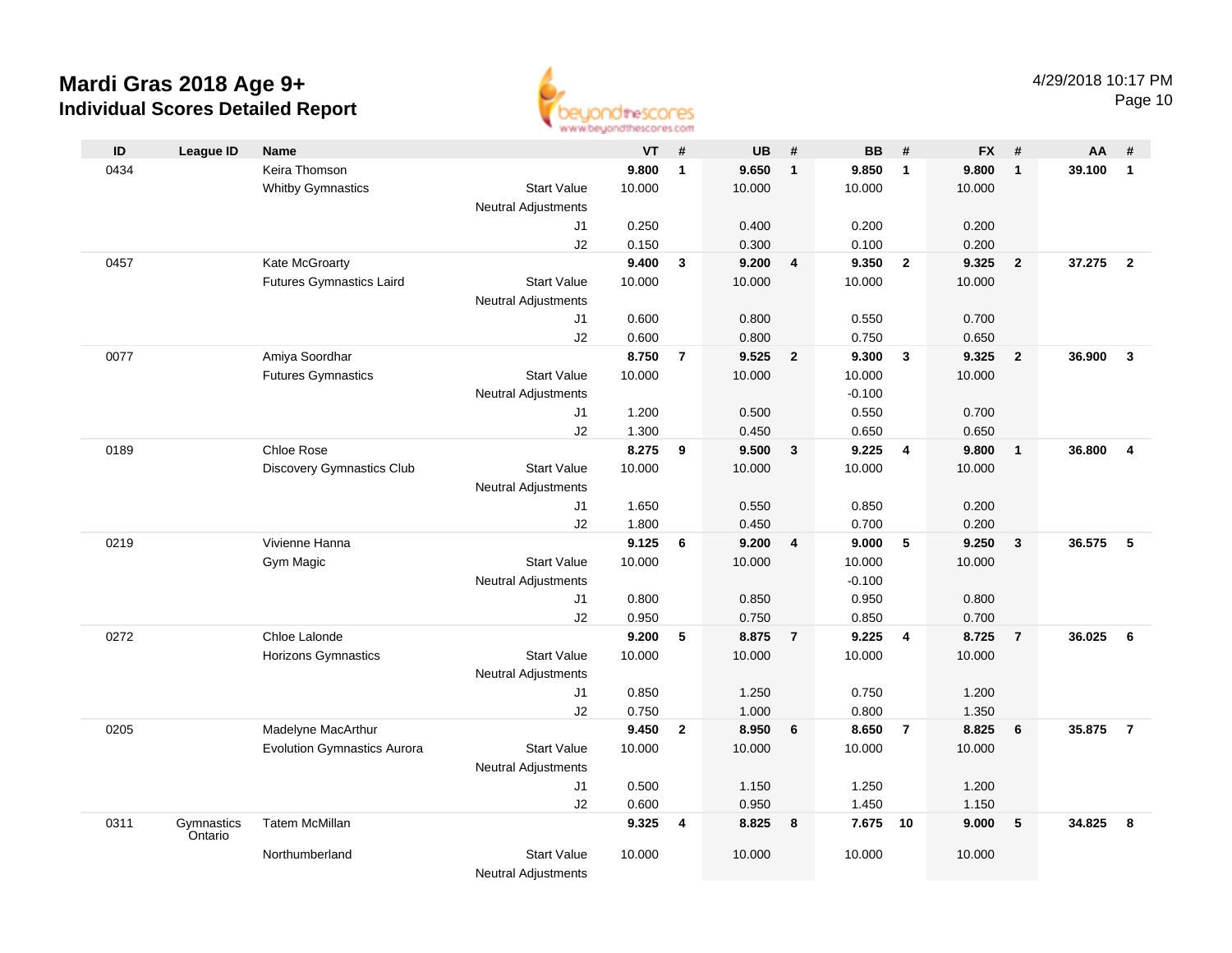

|      |                                    | J <sub>1</sub>             | 0.650  |                          | 1.250   |    | 2.200  |   | 0.900  |                          |           |    |
|------|------------------------------------|----------------------------|--------|--------------------------|---------|----|--------|---|--------|--------------------------|-----------|----|
|      |                                    | J2                         | 0.700  |                          | 1.100   |    | 2.450  |   | 1.100  |                          |           |    |
| 0035 | Cassidy Fleming                    |                            | 8.600  | 8                        | 8.550   | 10 | 8.550  | 8 | 9.075  | $\overline{\mathbf{4}}$  | 34.775 9  |    |
|      | <b>Futures Gymnastics</b>          | Start Value                | 10.000 |                          | 10.000  |    | 10.000 |   | 10.000 |                          |           |    |
|      |                                    | <b>Neutral Adjustments</b> |        |                          |         |    |        |   |        |                          |           |    |
|      |                                    | J1                         | 1.400  |                          | 1.350   |    | 1.300  |   | 1.000  |                          |           |    |
|      |                                    | J2                         | 1.400  |                          | 1.550   |    | 1.600  |   | 0.850  |                          |           |    |
| 0187 | Mia Keinan                         |                            | 8.000  | 10                       | 9.125   | 5  | 8.425  | 9 | 9.075  | $\overline{4}$           | 34.625    | 10 |
|      | Discovery Gymnastics Club          | Start Value                | 10.000 |                          | 10.000  |    | 10.000 |   | 10.000 |                          |           |    |
|      |                                    | <b>Neutral Adjustments</b> |        |                          |         |    |        |   |        |                          |           |    |
|      |                                    | J <sub>1</sub>             | 1.900  |                          | 0.950   |    | 1.800  |   | 1.000  |                          |           |    |
|      |                                    | J2                         | 2.100  |                          | 0.800   |    | 1.350  |   | 0.850  |                          |           |    |
| 0481 | Annabelle Clouthier                |                            | X.XXX  | $\overline{\phantom{a}}$ | 8.725 9 |    | 8.875  | 6 | X.XXX  | $\overline{\phantom{a}}$ | 17.600 11 |    |
|      | <b>Evolution Gymnastics Aurora</b> | Start Value                |        |                          | 10.000  |    | 10.000 |   |        |                          |           |    |
|      |                                    | <b>Neutral Adjustments</b> |        |                          |         |    |        |   |        |                          |           |    |
|      |                                    | J1                         |        |                          | 1.350   |    | 1.150  |   |        |                          |           |    |
|      |                                    | J2                         |        |                          | 1.200   |    | 1.100  |   |        |                          |           |    |

### **Gymnastics Ontario Level 3**

| ID   | League ID | Name                                 |                            | $VT$ # |     | <b>UB</b> | #              | <b>BB</b> | #            | <b>FX</b> | #              | $AA$ # |                |
|------|-----------|--------------------------------------|----------------------------|--------|-----|-----------|----------------|-----------|--------------|-----------|----------------|--------|----------------|
| 0436 |           | Jamie Manders                        |                            | 9.450  | 4   | 9.375     | $\overline{2}$ | 9.625     | $\mathbf 1$  | 9.600     | $\mathbf 1$    | 38.050 | 1              |
|      |           | <b>Whitby Gymnastics</b>             | <b>Start Value</b>         | 10.000 |     | 10.000    |                | 10.000    |              | 10.000    |                |        |                |
|      |           |                                      | <b>Neutral Adjustments</b> |        |     |           |                |           |              |           |                |        |                |
|      |           |                                      | J <sub>1</sub>             | 0.500  |     | 0.650     |                | 0.350     |              | 0.400     |                |        |                |
|      |           |                                      | J2                         | 0.600  |     | 0.600     |                | 0.400     |              | 0.400     |                |        |                |
| 0467 |           | Daniella Chan                        |                            | 9.575  | 3   | 9.225     | $\overline{4}$ | 9.425     | $\mathbf{3}$ | 9.475     | $\overline{4}$ | 37.700 | $\overline{2}$ |
|      |           | <b>Woolwich Cardinals Gymnastics</b> | <b>Start Value</b>         | 10.000 |     | 10.000    |                | 10.000    |              | 10.000    |                |        |                |
|      |           |                                      | Neutral Adjustments        |        |     |           |                |           |              |           |                |        |                |
|      |           |                                      | J <sub>1</sub>             | 0.450  |     | 0.750     |                | 0.550     |              | 0.500     |                |        |                |
|      |           |                                      | J2                         | 0.400  |     | 0.800     |                | 0.600     |              | 0.550     |                |        |                |
| 0390 |           | Isabelle Yung                        |                            | 9.025  | 8   | 9.125     | 6 <sup>8</sup> | 9.400     | - 4          | 9.225     | $\overline{7}$ | 36.775 | 3              |
|      |           | <b>Tristar Gymnastics Club</b>       | <b>Start Value</b>         | 10.000 |     | 10.000    |                | 10.000    |              | 10.000    |                |        |                |
|      |           |                                      | <b>Neutral Adjustments</b> |        |     |           |                |           |              |           |                |        |                |
|      |           |                                      | J1                         | 0.950  |     | 0.850     |                | 0.500     |              | 0.800     |                |        |                |
|      |           |                                      | J2                         | 1.000  |     | 0.900     |                | 0.700     |              | 0.750     |                |        |                |
| 0194 |           | Sasha Dodo                           |                            | 8.350  | -14 | 9.500     | $\mathbf{1}$   | 9.300     | - 5          | 9.600     | $\mathbf 1$    | 36.750 | 4              |
|      |           | <b>Discovery Gymnastics Club</b>     | <b>Start Value</b>         | 10.000 |     | 10.000    |                | 10.000    |              | 10.000    |                |        |                |
|      |           |                                      | <b>Neutral Adjustments</b> |        |     |           |                |           |              |           |                |        |                |

**Age 13**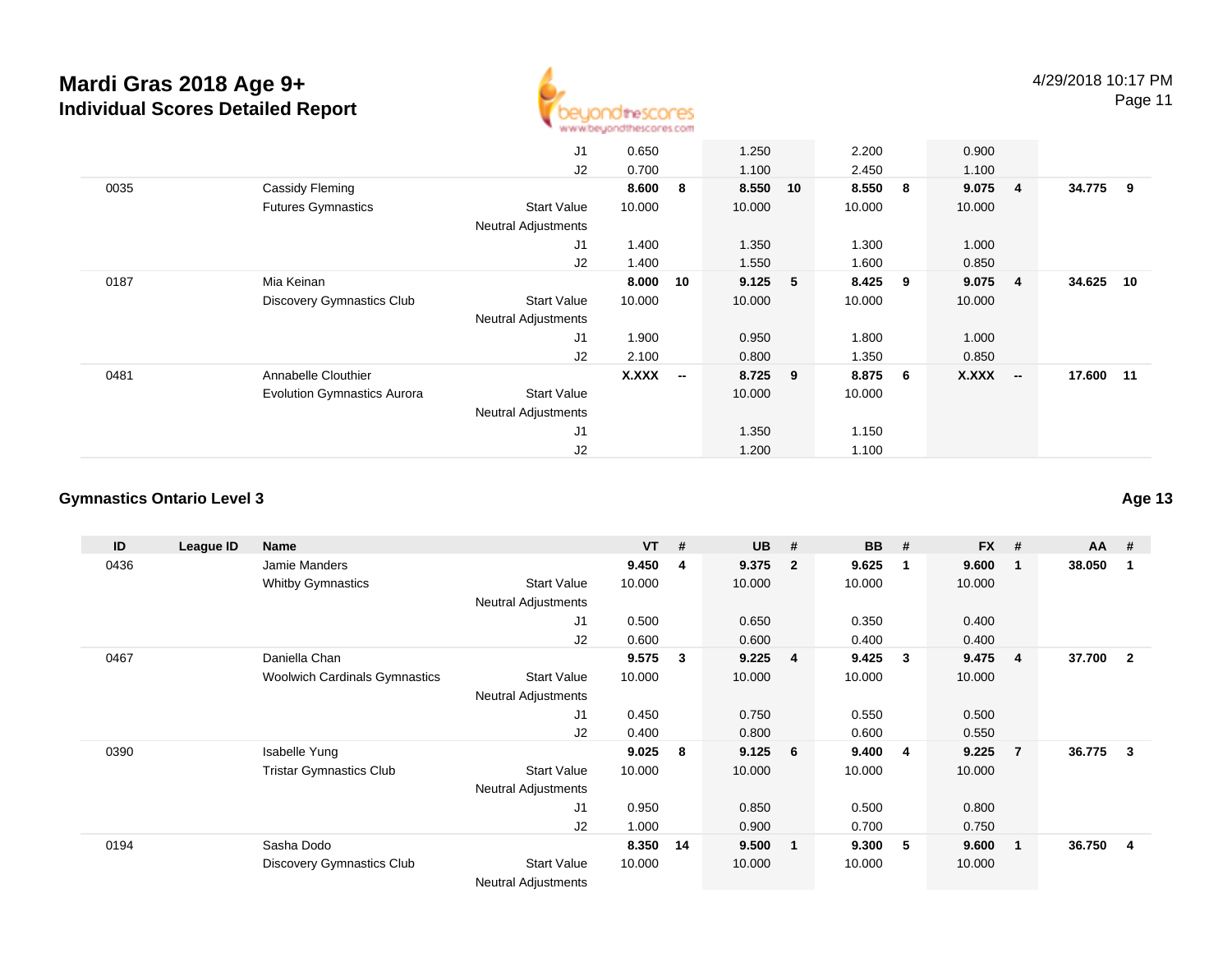

|      |                                  | J1                         | 1.500           | 0.600                   |                | 0.550           |                         | 0.350           |                 |        |                |
|------|----------------------------------|----------------------------|-----------------|-------------------------|----------------|-----------------|-------------------------|-----------------|-----------------|--------|----------------|
|      |                                  | J2                         | 1.800           | 0.400                   |                | 0.850           |                         | 0.450           |                 |        |                |
| 0437 | Kierra Mate                      |                            | 9.600           | $\mathbf{2}$<br>9.200   | 5              | 8.900           | 8                       | 8.950           | 8               | 36.650 | 5              |
|      | <b>Whitby Gymnastics</b>         | <b>Start Value</b>         | 10.000          | 10.000                  |                | 10.000          |                         | 10.000          |                 |        |                |
|      |                                  | <b>Neutral Adjustments</b> |                 |                         |                |                 |                         |                 |                 |        |                |
|      |                                  | J1                         | 0.450           | 0.700                   |                | 1.300           |                         | 1.000           |                 |        |                |
|      |                                  | J2                         | 0.350           | 0.900                   |                | 0.900           |                         | 1.100           |                 |        |                |
| 0398 | Madison Hogg                     |                            | 9.625           | 8.450<br>$\mathbf{1}$   | 10             | 9.150           | $\overline{7}$          | 9.300           | 6               | 36.525 | 6              |
|      | Petawawa Gymnastic's Club        | <b>Start Value</b>         | 10.000          | 10.000                  |                | 10.000          |                         | 10.000          |                 |        |                |
|      |                                  | <b>Neutral Adjustments</b> |                 |                         |                |                 |                         |                 |                 |        |                |
|      |                                  | J1                         | 0.450           | 1.600                   |                | 1.000           |                         | 0.800           |                 |        |                |
|      |                                  | J2                         | 0.300           | 1.500                   |                | 0.700           |                         | 0.600           |                 |        |                |
| 0114 | Joanna Chai                      |                            | 9.175           | 8.300<br>6              | 12             | 9.175           | $6\overline{6}$         | 9.575           | $\overline{2}$  | 36.225 | $\overline{7}$ |
|      | Manjak's Gymnastics              | <b>Start Value</b>         | 10.000          | 10.000                  |                | 10.000          |                         | 10.000          |                 |        |                |
|      |                                  | <b>Neutral Adjustments</b> |                 |                         |                |                 |                         |                 |                 |        |                |
|      |                                  | J1                         | 0.850           | 1.800                   |                | 0.900           |                         | 0.450           |                 |        |                |
|      | Eliana Seider                    | J2                         | 0.800           | 1.600                   |                | 0.750           |                         | 0.400           |                 |        |                |
| 0195 | <b>Discovery Gymnastics Club</b> | <b>Start Value</b>         | 8.400<br>10.000 | 8.925<br>13<br>10.000   | $\overline{7}$ | 9.475<br>10.000 | $\overline{\mathbf{2}}$ | 9.400<br>10.000 | $5\phantom{.0}$ | 36.200 | 8              |
|      |                                  | <b>Neutral Adjustments</b> |                 |                         |                |                 |                         |                 |                 |        |                |
|      |                                  | J1                         | 1.500           | 1.150                   |                | 0.450           |                         | 0.600           |                 |        |                |
|      |                                  | J2                         | 1.700           | 1.000                   |                | 0.600           |                         | 0.600           |                 |        |                |
| 0193 | Cassidy Diamond                  |                            | 8.725           | 9.275<br>11             | $\mathbf{3}$   | 8.225           | 13                      | 9.500           | $\mathbf{3}$    | 35.725 | 9              |
|      | <b>Discovery Gymnastics Club</b> | <b>Start Value</b>         | 10.000          | 10.000                  |                | 10.000          |                         | 10.000          |                 |        |                |
|      |                                  | <b>Neutral Adjustments</b> |                 |                         |                |                 |                         |                 |                 |        |                |
|      |                                  | J1                         | 1.250           | 0.650                   |                | 1.750           |                         | 0.500           |                 |        |                |
|      |                                  | J2                         | 1.300           | 0.800                   |                | 1.800           |                         | 0.500           |                 |        |                |
| 0192 | Kaia Maissner                    |                            | 8.650           | 8.900<br>12             | 8              | 8.850           | 9                       | 9.300           | 6               | 35.700 | 10             |
|      | Discovery Gymnastics Club        | <b>Start Value</b>         | 10.000          | 10.000                  |                | 10.000          |                         | 10.000          |                 |        |                |
|      |                                  | <b>Neutral Adjustments</b> |                 |                         |                |                 |                         |                 |                 |        |                |
|      |                                  | J1                         | 1.300           | 1.000                   |                | 1.300           |                         | 0.750           |                 |        |                |
|      |                                  | J2                         | 1.400           | 1.200                   |                | 1.000           |                         | 0.650           |                 |        |                |
| 0435 | Miisa Robinson                   |                            | 9.300           | 5                       | 8.275 13       | 8.775 10        |                         | 8.700           | 10              | 35.050 | 11             |
|      | <b>Whitby Gymnastics</b>         | <b>Start Value</b>         | 10.000          | 10.000                  |                | 10.000          |                         | 10.000          |                 |        |                |
|      |                                  | <b>Neutral Adjustments</b> |                 |                         |                |                 |                         |                 |                 |        |                |
|      |                                  | J1                         | 0.800           | 1.800                   |                | 1.100           |                         | 1.400           |                 |        |                |
|      |                                  | J2                         | 0.600           | 1.650                   |                | 1.350           |                         | 1.200           |                 |        |                |
| 0215 | Penelope Baer                    |                            | 9.150           | $\overline{7}$<br>8.925 | $\overline{7}$ | 8.575 12        |                         | 7.650           | 12              | 34.300 | 12             |
|      | Gym Magic                        | <b>Start Value</b>         | 10.000          | 10.000                  |                | 10.000          |                         | 10.000          |                 |        |                |
|      |                                  | <b>Neutral Adjustments</b> |                 |                         |                |                 |                         |                 |                 |        |                |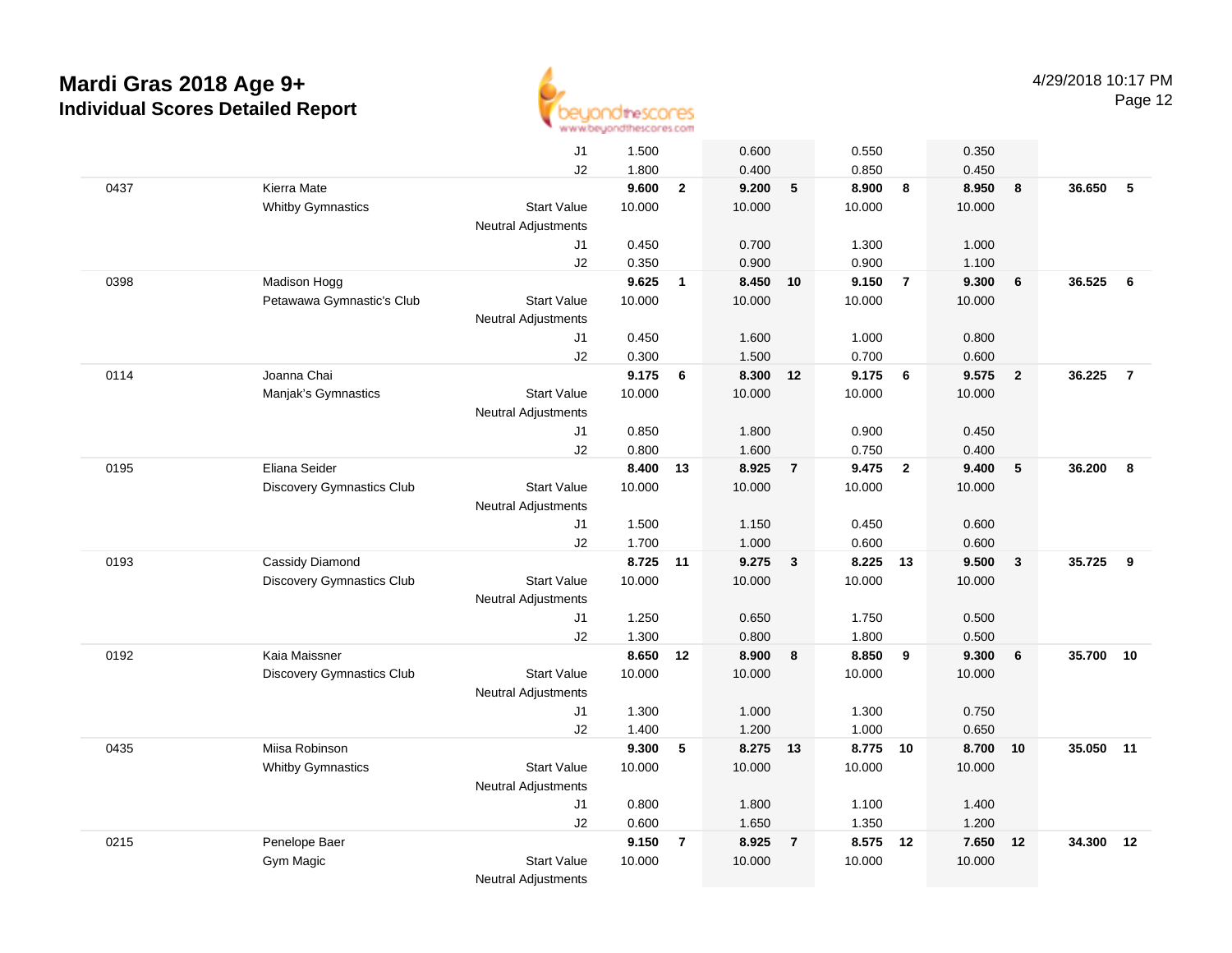

|      |                           | J1                         | 0.800  |    | 1.150    | 1.300    |    | 2.400  |     |           |      |
|------|---------------------------|----------------------------|--------|----|----------|----------|----|--------|-----|-----------|------|
|      |                           | J2                         | 0.900  |    | 1.000    | 1.550    |    | 2.300  |     |           |      |
| 0137 | Eilidh Kennedy            |                            | 9.025  | 8  | 8.800 9  | 8.725 11 |    | 7.600  | 13  | 34.150 13 |      |
|      | Manjak's Gymnastics       | <b>Start Value</b>         | 10.000 |    | 10.000   | 10.000   |    | 10.000 |     |           |      |
|      |                           | <b>Neutral Adjustments</b> |        |    |          |          |    |        |     |           |      |
|      |                           | J <sub>1</sub>             | 0.950  |    | 1.250    | 1.100    |    | 2.300  |     |           |      |
|      |                           | J2                         | 1.000  |    | 1.150    | 1.450    |    | 2.500  |     |           |      |
| 0405 | Julia Trainor             |                            | 8.975  | 9  | 8.400 11 | 7.675    | 15 | 8.775  | - 9 | 33.825    | - 14 |
|      | Petawawa Gymnastic's Club | <b>Start Value</b>         | 10.000 |    | 10.000   | 10.000   |    | 10.000 |     |           |      |
|      |                           | <b>Neutral Adjustments</b> |        |    |          |          |    |        |     |           |      |
|      |                           | J <sub>1</sub>             | 1.050  |    | 1.700    | 2.300    |    | 1.200  |     |           |      |
|      |                           | J2                         | 1.000  |    | 1.500    | 2.350    |    | 1.250  |     |           |      |
| 0141 | Paige Luckie              |                            | 8.825  | 10 | 8.125 14 | 8.125    | 14 | 8.200  | 11  | 33.275    | 15   |
|      | Manjak's Gymnastics       | <b>Start Value</b>         | 10.000 |    | 10.000   | 10.000   |    | 10.000 |     |           |      |
|      |                           | <b>Neutral Adjustments</b> |        |    |          |          |    |        |     |           |      |
|      |                           | J <sub>1</sub>             | 1.150  |    | 1.850    | 1.900    |    | 1.600  |     |           |      |
|      |                           | J2                         | 1.200  |    | 1.900    | 1.850    |    | 2.000  |     |           |      |

### **Gymnastics Ontario Level 3**

| ID   | League ID | Name                          |                            | $VT$ # |              | <b>UB</b> | #              | BB     | #                       | <b>FX</b> | #              | $AA$ # |                |
|------|-----------|-------------------------------|----------------------------|--------|--------------|-----------|----------------|--------|-------------------------|-----------|----------------|--------|----------------|
| 0321 |           | Yvette Xie                    |                            | 9.900  | 1            | 8.950     | 3              | 9.600  | -1                      | 9.175     | 3              | 37.625 | 1              |
|      |           | Richmond Hill Gymnastics Club | <b>Start Value</b>         | 10.000 |              | 10.000    |                | 10.000 |                         | 10.000    |                |        |                |
|      |           |                               | <b>Neutral Adjustments</b> |        |              |           |                |        |                         |           |                |        |                |
|      |           |                               | J <sub>1</sub>             | 0.100  |              | 1.000     |                | 0.450  |                         | 0.750     |                |        |                |
|      |           |                               | J2                         | 0.100  |              | 1.100     |                | 0.350  |                         | 0.900     |                |        |                |
| 0246 |           | Denise Bakajika               |                            | 9.450  | 3            | 9.175     |                | 8.900  | $\mathbf{3}$            | 9.275     | $\mathbf{1}$   | 36.800 | $\overline{2}$ |
|      |           | Gym Magic                     | <b>Start Value</b>         | 10.000 |              | 10.000    |                | 10.000 |                         | 10.000    |                |        |                |
|      |           |                               | <b>Neutral Adjustments</b> |        |              |           |                |        |                         |           |                |        |                |
|      |           |                               | J <sub>1</sub>             | 0.650  |              | 0.850     |                | 1.100  |                         | 0.800     |                |        |                |
|      |           |                               | J2                         | 0.450  |              | 0.800     |                | 1.100  |                         | 0.650     |                |        |                |
| 0277 |           | Thalia Katinakis              |                            | 9.625  | $\mathbf{2}$ | 8.700     | $\overline{7}$ | 9.100  | $\overline{\mathbf{2}}$ | 9.275     | $\mathbf{1}$   | 36.700 | 3              |
|      |           | Horizons Gymnastics           | <b>Start Value</b>         | 10.000 |              | 10.000    |                | 10.000 |                         | 10.000    |                |        |                |
|      |           |                               | <b>Neutral Adjustments</b> |        |              |           |                |        |                         |           |                |        |                |
|      |           |                               | J1                         | 0.400  |              | 1.300     |                | 0.900  |                         | 0.750     |                |        |                |
|      |           |                               | J2                         | 0.350  |              | 1.300     |                | 0.900  |                         | 0.700     |                |        |                |
| 0144 |           | Madilyn Main                  |                            | 9.425  | -4           | 8.350     | - 9            | 8.500  | - 7                     | 9.200     | $\overline{2}$ | 35.475 | 4              |
|      |           | Manjak's Gymnastics           | <b>Start Value</b>         | 10.000 |              | 10.000    |                | 10.000 |                         | 10.000    |                |        |                |
|      |           |                               | <b>Neutral Adjustments</b> |        |              |           |                |        |                         |           |                |        |                |

**Age 14+**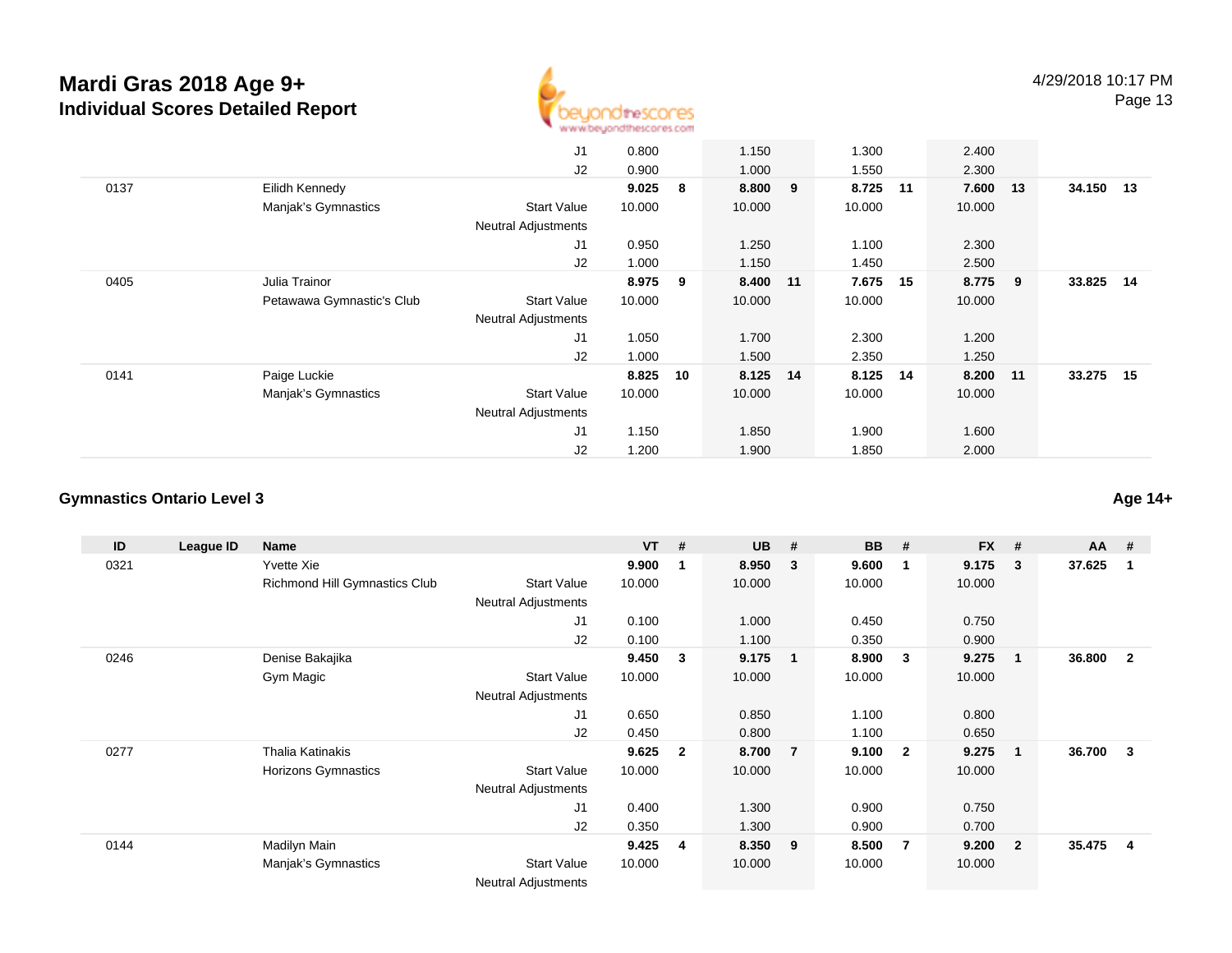

|      |                       |                               | J <sub>1</sub>             | 0.550  |                | 1.700  |                | 1.400  |                | 0.850  |                |        |                |
|------|-----------------------|-------------------------------|----------------------------|--------|----------------|--------|----------------|--------|----------------|--------|----------------|--------|----------------|
|      |                       |                               | J2                         | 0.600  |                | 1.600  |                | 1.600  |                | 0.750  |                |        |                |
| 0438 |                       | Aliyah Douglas                |                            | 8.800  | 9              | 8.800  | 6              | 8.725  | 6              | 9.100  | $\overline{4}$ | 35.425 | 5              |
|      |                       | <b>Whitby Gymnastics</b>      | <b>Start Value</b>         | 10.000 |                | 10.000 |                | 10.000 |                | 10.000 |                |        |                |
|      |                       |                               | <b>Neutral Adjustments</b> |        |                |        |                |        |                |        |                |        |                |
|      |                       |                               | J1                         | 1.200  |                | 1.300  |                | 1.150  |                | 1.000  |                |        |                |
|      |                       |                               | J2                         | 1.200  |                | 1.100  |                | 1.400  |                | 0.800  |                |        |                |
| 0221 |                       | Maddy Mactintosh              |                            | 9.150  | $\overline{7}$ | 9.100  | $\overline{2}$ | 8.850  | $\overline{4}$ | 8.250  | 8              | 35.350 | 6              |
|      |                       | Gym Magic                     | <b>Start Value</b>         | 10.000 |                | 10.000 |                | 10.000 |                | 10.000 |                |        |                |
|      |                       |                               | <b>Neutral Adjustments</b> |        |                |        |                |        |                |        |                |        |                |
|      |                       |                               | J <sub>1</sub>             | 0.800  |                | 0.950  |                | 1.250  |                | 1.800  |                |        |                |
|      |                       |                               | J2                         | 0.900  |                | 0.850  |                | 1.050  |                | 1.700  |                |        |                |
| 0245 |                       | Emma Yakimchuk                |                            | 9.200  | 6              | 8.875  | $\overline{4}$ | 8.825  | 5              | 8.350  | 6              | 35.250 | $\overline{7}$ |
|      |                       | <b>Gym Magic</b>              | <b>Start Value</b>         | 10.000 |                | 10.000 |                | 10.000 |                | 10.000 |                |        |                |
|      |                       |                               | <b>Neutral Adjustments</b> |        |                |        |                |        |                |        |                |        |                |
|      |                       |                               | J1                         | 0.900  |                | 1.050  |                | 1.050  |                | 1.600  |                |        |                |
|      |                       |                               | J2                         | 0.700  |                | 1.200  |                | 1.300  |                | 1.700  |                |        |                |
| 0320 | Gymnastics<br>Ontario | Nadia Emami                   |                            | 9.350  | 5              | 8.850  | 5              | 8.350  | 8              | 8.500  | $\sqrt{5}$     | 35.050 | 8              |
|      |                       | Richmond Hill Gymnastics Club | <b>Start Value</b>         | 10.000 |                | 10.000 |                | 10.000 |                | 10.000 |                |        |                |
|      |                       |                               | <b>Neutral Adjustments</b> |        |                |        |                |        |                |        |                |        |                |
|      |                       |                               | J <sub>1</sub>             | 0.700  |                | 1.200  |                | 1.600  |                | 1.400  |                |        |                |
|      |                       |                               | J2                         | 0.600  |                | 1.100  |                | 1.700  |                | 1.600  |                |        |                |
| 0138 |                       | Emma Chow                     |                            | 9.000  | 8              | 8.050  | 10             | 8.500  | $\overline{7}$ | 8.300  | $\overline{7}$ | 33.850 | 9              |
|      |                       | Manjak's Gymnastics           | <b>Start Value</b>         | 10.000 |                | 10.000 |                | 10.000 |                | 10.000 |                |        |                |
|      |                       |                               | <b>Neutral Adjustments</b> |        |                |        |                |        |                |        |                |        |                |
|      |                       |                               | J <sub>1</sub>             | 1.000  |                | 2.000  |                | 1.400  |                | 1.600  |                |        |                |
|      |                       |                               | J2                         | 1.000  |                | 1.900  |                | 1.600  |                | 1.800  |                |        |                |
| 0143 |                       | Anuksha Sheoran               |                            | 8.650  | 10             | 8.500  | 8              | 8.350  | 8              | 8.250  | 8              | 33.750 | 10             |
|      |                       | Manjak's Gymnastics           | <b>Start Value</b>         | 10.000 |                | 10.000 |                | 10.000 |                | 10.000 |                |        |                |
|      |                       |                               | <b>Neutral Adjustments</b> |        |                |        |                |        |                |        |                |        |                |
|      |                       |                               | J <sub>1</sub>             | 1.400  |                | 1.450  |                | 1.650  |                | 1.700  |                |        |                |
|      |                       |                               | J2                         | 1.300  |                | 1.550  |                | 1.650  |                | 1.800  |                |        |                |

### **Gymnastics Ontario Level 3**

| ID   | Leaque ID | <b>Name</b> |                    | VT     | UB     | <b>BB</b> | <b>FX</b> | AA     |  |
|------|-----------|-------------|--------------------|--------|--------|-----------|-----------|--------|--|
| 0242 |           | Megan Luu   |                    | 9.100  | 9.650  | 9.500     | 9.350     | 37.600 |  |
|      |           | Gym Magic   | <b>Start Value</b> | 10.000 | 10.000 | 10.000    | 10.000    |        |  |

**Age 9**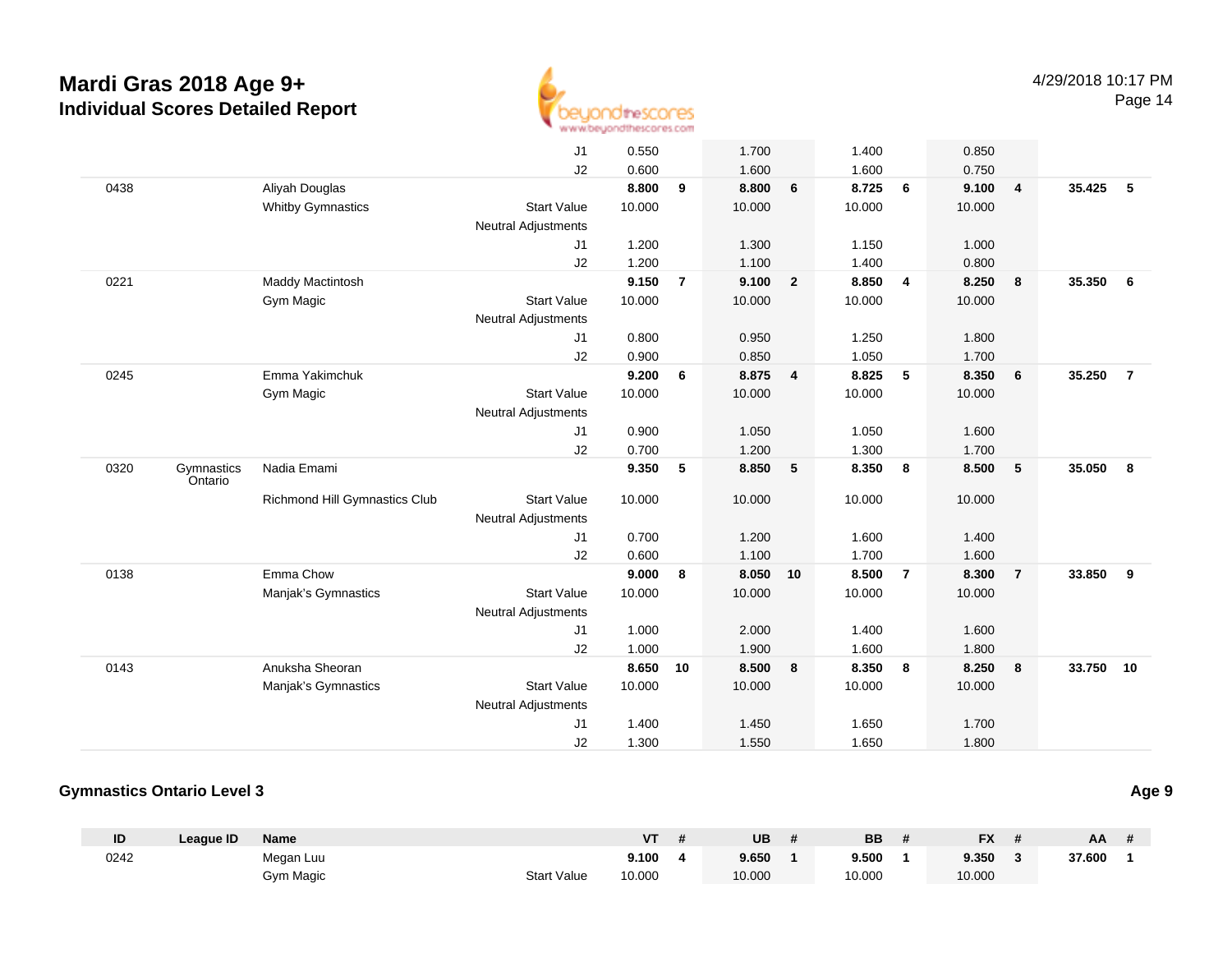

|      |                       |                                  | <b>Neutral Adjustments</b> |        |                         |        |                |        |                         |        |                |        |                         |
|------|-----------------------|----------------------------------|----------------------------|--------|-------------------------|--------|----------------|--------|-------------------------|--------|----------------|--------|-------------------------|
|      |                       |                                  | J1                         | 0.950  |                         | 0.400  |                | 0.500  |                         | 0.700  |                |        |                         |
|      |                       |                                  | J2                         | 0.850  |                         | 0.300  |                | 0.500  |                         | 0.600  |                |        |                         |
| 0307 | Gymnastics<br>Ontario | Eve LeRoux                       |                            | 9.450  | $\overline{2}$          | 9.250  | 4              | 9.175  | $\overline{\mathbf{2}}$ | 9.525  | $\overline{2}$ | 37.400 | $\overline{\mathbf{2}}$ |
|      |                       | Northumberland                   | <b>Start Value</b>         | 10.000 |                         | 10.000 |                | 10.000 |                         | 10.000 |                |        |                         |
|      |                       |                                  | Neutral Adjustments        |        |                         |        |                |        |                         |        |                |        |                         |
|      |                       |                                  | J1                         | 0.500  |                         | 0.750  |                | 0.800  |                         | 0.450  |                |        |                         |
|      |                       |                                  | J2                         | 0.600  |                         | 0.750  |                | 0.850  |                         | 0.500  |                |        |                         |
| 0175 |                       | Maya Dalmao-Caton                |                            | 9.350  | $\overline{\mathbf{3}}$ | 9.150  | 6              | 9.125  | $\overline{\mathbf{3}}$ | 9.725  | $\overline{1}$ | 37.350 | $\mathbf{3}$            |
|      |                       | <b>Discovery Gymnastics Club</b> | <b>Start Value</b>         | 10.000 |                         | 10.000 |                | 10.000 |                         | 10.000 |                |        |                         |
|      |                       |                                  | <b>Neutral Adjustments</b> |        |                         |        |                |        |                         |        |                |        |                         |
|      |                       |                                  | J <sub>1</sub>             | 0.550  |                         | 0.850  |                | 1.000  |                         | 0.250  |                |        |                         |
|      |                       |                                  | J2                         | 0.750  |                         | 0.850  |                | 0.750  |                         | 0.300  |                |        |                         |
| 0093 |                       | Eileen Zheng                     |                            | 9.750  | $\mathbf{1}$            | 9.250  | 4              | 8.650  | $\overline{7}$          | 9.275  | 6              | 36.925 | $\overline{4}$          |
|      |                       | <b>Futures Gymnastics</b>        | <b>Start Value</b>         | 10.000 |                         | 10.000 |                | 10.000 |                         | 10.000 |                |        |                         |
|      |                       |                                  | Neutral Adjustments        |        |                         |        |                |        |                         |        |                |        |                         |
|      |                       |                                  | J1                         | 0.250  |                         | 0.800  |                | 1.350  |                         | 0.700  |                |        |                         |
|      |                       |                                  | J2                         | 0.250  |                         | 0.700  |                | 1.350  |                         | 0.750  |                |        |                         |
| 0308 | Gymnastics<br>Ontario | Sophia Giancotti                 |                            | 8.850  | 5                       | 9.300  | $\mathbf{3}$   | 9.050  | $\overline{4}$          | 9.100  | $\overline{7}$ | 36.300 | 5                       |
|      |                       | Northumberland                   | <b>Start Value</b>         | 10.000 |                         | 10.000 |                | 10.000 |                         | 10.000 |                |        |                         |
|      |                       |                                  | <b>Neutral Adjustments</b> |        |                         |        |                |        |                         |        |                |        |                         |
|      |                       |                                  | J1                         | 1.100  |                         | 0.750  |                | 0.850  |                         | 1.000  |                |        |                         |
|      |                       |                                  | J2                         | 1.200  |                         | 0.650  |                | 1.050  |                         | 0.800  |                |        |                         |
| 0054 |                       | Naomi Miceski                    |                            | 8.500  | 9                       | 9.225  | 5              | 8.875  | 5                       | 9.325  | $\overline{4}$ | 35.925 | 6                       |
|      |                       | <b>Futures Gymnastics</b>        | <b>Start Value</b>         | 10.000 |                         | 10.000 |                | 10.000 |                         | 10.000 |                |        |                         |
|      |                       |                                  | <b>Neutral Adjustments</b> |        |                         |        |                |        |                         |        |                |        |                         |
|      |                       |                                  | J1                         | 1.500  |                         | 0.700  |                | 1.200  |                         | 0.750  |                |        |                         |
|      |                       |                                  | J2                         | 1.500  |                         | 0.850  |                | 1.050  |                         | 0.600  |                |        |                         |
| 0132 |                       | Paige Alden                      |                            | 8.650  | $\overline{7}$          | 9.025  | $\overline{7}$ | 8.825  | 6                       | 9.000  | 8              | 35.500 | $\overline{7}$          |
|      |                       | Manjak's Gymnastics              | <b>Start Value</b>         | 10.000 |                         | 10.000 |                | 10.000 |                         | 10.000 |                |        |                         |
|      |                       |                                  | Neutral Adjustments        |        |                         |        |                |        |                         |        |                |        |                         |
|      |                       |                                  | J1                         | 1.300  |                         | 1.100  |                | 1.150  |                         | 1.050  |                |        |                         |
|      |                       |                                  | J2                         | 1.400  |                         | 0.850  |                | 1.200  |                         | 0.950  |                |        |                         |
| 0123 |                       | <b>Reese Gardiner</b>            |                            | 9.100  | 4                       | 8.450  | 9              | 8.525  | - 8                     | 9.300  | 5              | 35.375 | 8                       |
|      |                       | Manjak's Gymnastics              | <b>Start Value</b>         | 10.000 |                         | 10.000 |                | 10.000 |                         | 10.000 |                |        |                         |
|      |                       |                                  | <b>Neutral Adjustments</b> |        |                         |        |                |        |                         |        |                |        |                         |
|      |                       |                                  | J1                         | 0.900  |                         | 1.600  |                | 1.500  |                         | 0.800  |                |        |                         |
|      |                       |                                  | J2                         | 0.900  |                         | 1.500  |                | 1.450  |                         | 0.600  |                |        |                         |
| 0124 |                       | Rachel Wasyliw                   |                            | 8.625  | 8                       | 9.000  | 8              | 8.400  | 9                       | 8.650  | 10             | 34.675 | 9                       |
|      |                       |                                  |                            |        |                         |        |                |        |                         |        |                |        |                         |